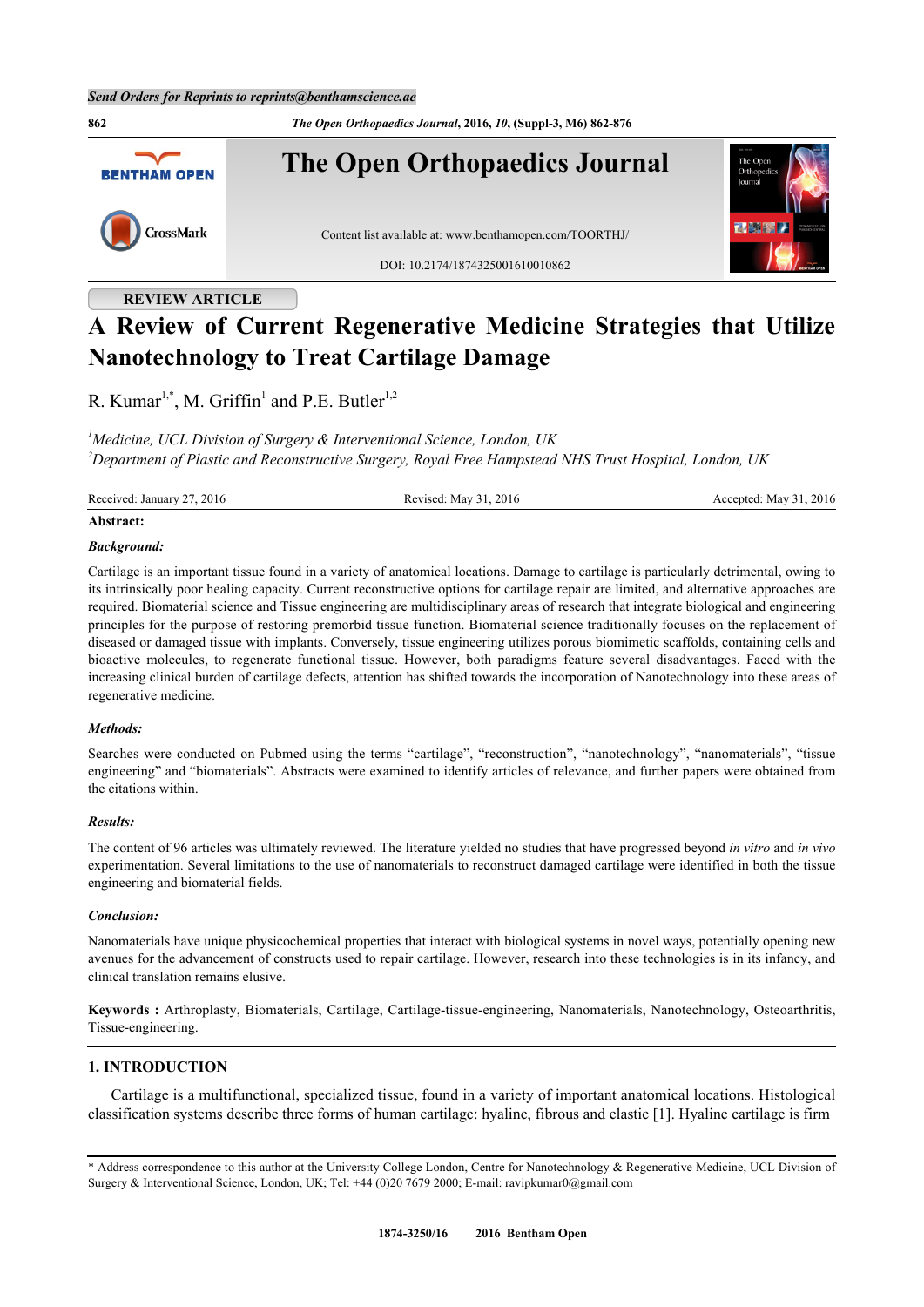but compliant, and primarily covers the articular surfaces of bone, where it serves as a frictionless, load-bearing surface that resists local mechanical stress [[1](#page-10-0)]. It also serves an important role in the respiratory system, maintaining tracheal and nasal patency, while permitting dynamic alterations to airway calibre[[1\]](#page-10-0). Fibro-cartilage is a tough, inelastic material that is found in the knee joint menisci and intervertebral discs, also providing stress resistance [\[1](#page-10-0)]. Elastic cartilage is found in the pinna, Eustachian tubes and epiglottis, imparting flexibility and support to these structures [[1\]](#page-10-0).

Damage to any of the aforementioned areas is particularly detrimental, as cartilage is avascular, with limited regenerative capacity [\[2\]](#page-10-1). Pathology involving cartilage can thus result in significant functional and aesthetic problems, exacerbating the course of a variety of conditions.

Osteoarthritis is a key example. It is associated with degeneration of articular cartilage, afflicting an estimated 27 million adults in the United States alone [[3,](#page-10-2) [4](#page-10-3)]. The prevalence of osteoarthritis is progressively increasing [\[5](#page-10-4), [6\]](#page-10-5), exerting a substantial socioeconomic burden on patients and healthcare systems [[7\]](#page-10-6). In addition, defects in craniofacial cartilage can be observed following trauma, malignancy, and in congenital anomalies, such as microtia[[8](#page-10-7) - [10\]](#page-10-8). Diseases involving tracheal cartilage can result in devastating airway stenosis, a constant threat to life [\[11](#page-10-9)]. Cartilage repair is therefore of multidisciplinary importance.

Current reconstructive options for these conditions have limitations. Replacement of damaged regions with implants eventually ends with material failure or extrusion. Autologous grafts result in donor site morbidity, and in the case of ear reconstruction, require considerable labour and expertise to design. The requirement for graft revision often results in multiple surgeries. There is thus an appreciable necessity for novel approaches to cartilage replacement, which overcome these drawbacks.

Regenerative medicine encompasses several areas of research that drive advancements in tissue reconstruction technology. Recent advances involve the integration of nanotechnology and regenerative medicine constructs, facilitating the development of novel "nanomaterials" for bioengineering purposes (see section 3.1. for more details). This review aims to summarize current strategies for the restoration of functional cartilage, introduce the concept of nanomaterials in regenerative medicine, and discuss the relative advantages and disadvantages of using biomimetic nanomaterials for cartilage repair.

#### **2. CURRENT STRATEGIES TO TREAT CARTILAGE DAMAGE**

There are two main strategies to restore human tissue: (a.) replacement and (b.) regeneration. Several fields approach restoration of cartilage from either paradigm. Cell Therapy, Biomaterials Science and Tissue Engineering are popular options to manage cartilaginous defects.

#### **2.1. Cell Therapy**

Cell therapy aims to regenerate lost cartilage *via* the local delivery of an appropriate cell population. In the case of articular disease, marrow stimulating procedures involving subchondral drilling or microfracture of articular bone have been developed to promote migration of pluripotent progenitor cells into damaged areas [[12,](#page-10-10) [13](#page-10-11)]. However, due to the lack of biological cues to direct cell behaviour, fibrocartilage can form in treated areas instead of hyaline cartilage, resulting in suboptimal function [[14\]](#page-10-12). In addition, microfracturing subchondral bone results in cyst formation, making the bone underlying regenerated cartilage fragile and brittle [[14](#page-10-12)]. These techniques are used mainly in lesions smaller than  $4cm<sup>2</sup>$ , and it is unclear whether they can benefit patients with larger areas of damage [[14\]](#page-10-12). A recent meta-analysis by Goyal *et al*. noted long-term treatment failure with microfracture therapy, and recurrence of osteoarthritis 5 years post-operatively [\[15](#page-10-13)]. Magnusson *et al*. noted issues with a lack of randomized control groups in existing clinical trials [\[16](#page-10-14)].

Cell therapy is further limited in areas where anatomical complexity is required, such as with reconstruction of the pinna or trachea, due to issues with spatial orientation and local sequestration of cells. Such issues preclude the use of non-surgical cell-based approaches, such as stem cell therapy. Thus, alternative methods are necessary.

#### **2.2. Biomaterials**

Biomaterials science traditionally focuses on the replacement of damaged cartilage with synthetic implants, and can be applied to the management of large, complex pathology. A classic example is the use of biomaterials in total joint replacement, commonly carried out for osteoarthritis in the knee and hip [\[17](#page-10-15)]. Ultra-high molecular weight polyethylene (UHMWPE) is a well-described material used to engineer total knee replacement systems, while modern hip prostheses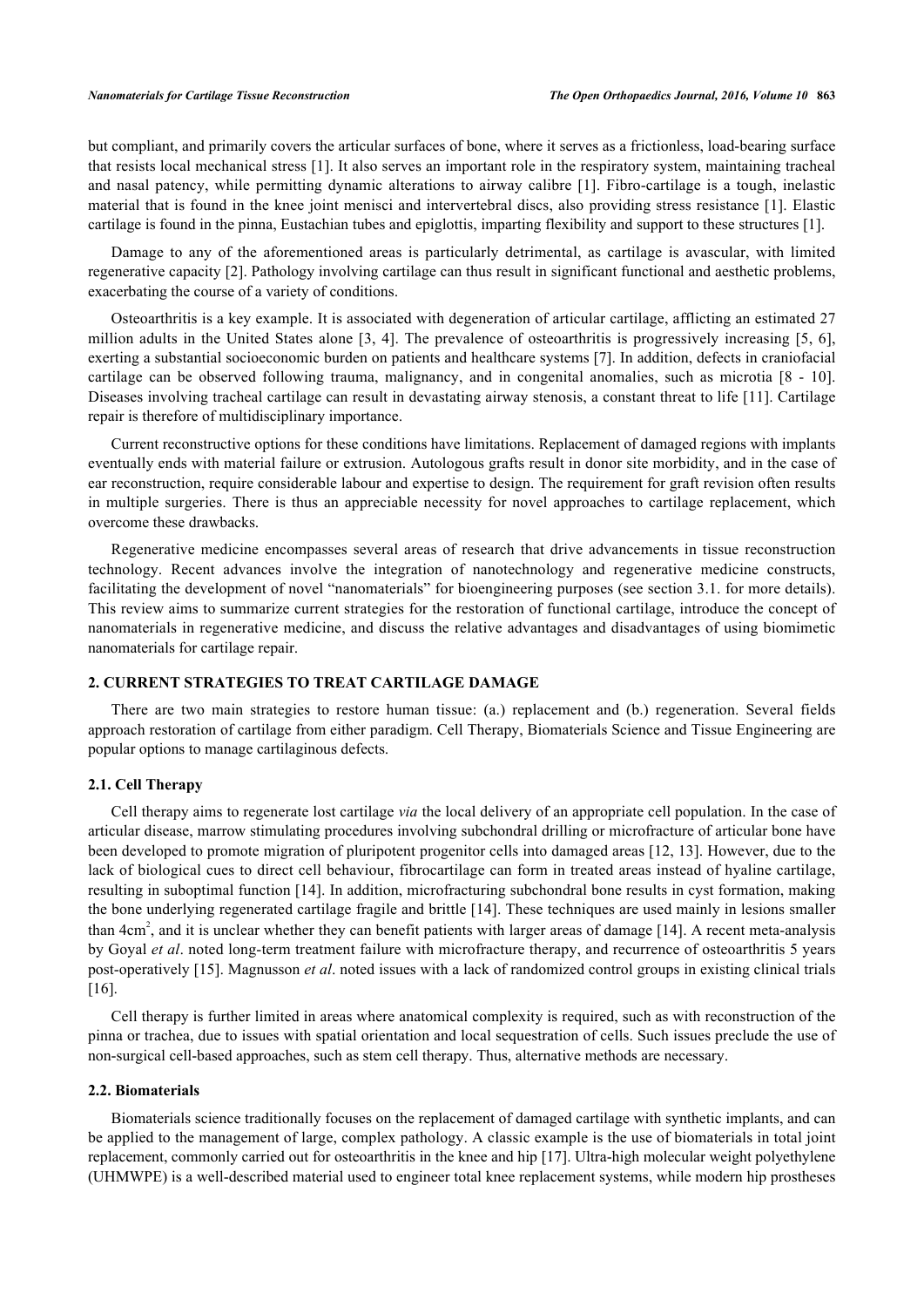feature an additional metal or ceramic femoral head component, which articulates with an UHMWPE acetabular cap [\[18](#page-10-16), [19](#page-11-0)]. In the craniofacial region, porous high-density polyethylene (Medpor) is a synthetic material used for both nasal and ear reconstruction [[20](#page-11-1), [21](#page-11-2)]. The porosity aims to facilitate ingrowth of fibroblasts and endothelial cells, which produce extra cellular matrix (ECM) and a hierarchal vascular network respectively, to better integrate the implant [[22\]](#page-11-3). A variety of other biomaterials are employed in cartilage tissue engineering, which will be discussed in the next section.

There are several advantages offered by the use of biomaterials in reconstructive surgery. Operating time is minimized, as donor sites are not required [\[22](#page-11-3)]. In addition, the use of biomaterials obviates the need for graft fabrication, such as in ear reconstruction, which currently requires considerable specialist experience. With recent improvements in computer-aided design and 3D printing technology, novel techniques for high throughput production of medical implants have become more efficient and cost effective [[23\]](#page-11-4). Mass production of customized materials could improve surgical planning and post-operative results. Reconstructive procedures could thus become more accessible to a wider range of patients, especially in rural or economically disadvantaged areas. However, a variety of mechanisms that lead to implant failure must be addressed.

Infection is a common reason for removal of joint prostheses, necessitating revision surgery [[24,](#page-11-5) [25](#page-11-6)]. Infection and extrusion affect up to 14.8% of Medpor based ear reconstructions [\[26](#page-11-7)]. Conversely, aseptic loosening or extrusion of implants can occur, driven by issues with surface and bulk characteristics [\[25](#page-11-6)]. A key bulk characteristic that promotes implant loosening is Young's Modulus: a measure of the stiffness of a material. Modular mismatch between an implant and its anchoring tissue can result in a series of events leading to aseptic loosening. In the case of materials used to replace damaged articular cartilage, implants are anchored to bone. Modular mismatch results in stress shielding of regional bone, leading to osteolysis [[27,](#page-11-8) [28](#page-11-9)]. Subsequently, micromovement occurs at the interface, leading to loosening of the implant. Material mismatch with native tissue also causes similar problems with Medpor ear implants, contributing not only to micromovement, but also compromising blood flow to the overlying wound, preventing adequate healing [[22](#page-11-3)]. Suboptimal mechanical characteristics can additionally result in wear and fatigue of materials. Wear debris can be disseminated throughout the body, potentiating a chronic inflammatory response [\[18](#page-10-16), [19](#page-11-0), [25](#page-11-6), [29](#page-11-10)].

Interactions between the surface of a material and biological systems compound the effects of mismatched bulk properties. When exposed to physiological fluid, the material surface first becomes coated with water, the degree of which is governed by its wettability, and then adsorbs regional peptides, oriented according to surface topography [[30\]](#page-11-11). Adhesive peptides change configuration upon attachment, revealing cryptic motifs that bind to cell receptors, regulating cell attachment, spatial patterning and transduction of signaling proteins [[31\]](#page-11-12). During the acute inflammatory stage following implantation, the cell population promotes fibrous encapsulation of poorly integrated implants, which can contribute to micromovement, loosening and extrusion [[32\]](#page-11-13).

Biomaterial implants merely replace deficient cartilage, and cannot adapt or remodel themselves in areas with dynamic stresses. Furthermore, in the case of joint replacement systems, no attempt is made to address the core pathology, deficiency of articular cartilage. Implanted materials can generate auxiliary problems in surrounding tissue, such as bone, which is damaged during replacement procedures. Hence, there are several disadvantages to Biomaterials that necessitate improvement.

#### **2.3. Tissue Engineering**

The emerging field of Tissue Engineering holds promise for repairing complex cartilaginous defects. A vital aspect of this area of regenerative medicine is the use of biomaterial scaffolds that accurately replicate the *in vivo* extra cellular matrix (ECM), permitting encapsulation of cells and bioactive molecules, which regenerate functional tissue. Scaffolds act as a template for cellular patterning and growth, sequestering cells in a target area while providing strength in three dimensions to nascent tissue (Fig. **[1](#page-3-0)**).

Several cell types have been successfully used to engineer tissues with properties similar to native cartilage. Autologous Chondrocyte Implantation (ACI) is a modality that involves *ex vivo* seeding of scaffolds with autologous chondrocytes prior to placement *in vivo* [[33](#page-11-14) - [36](#page-11-15)]. Similarly, Multipotent Stromal Cells (MSCs) sourced from autologous tissue biopsies can be utilized, owing to their chondrogenic differentiation potential [[37](#page-11-16) - [39\]](#page-11-17). Platelet rich plasma (PRP), sourced by centrifuging samples of peripheral blood, contains a variety of growth factors, and has been reported to improve chondrogenesis in both ACI and MSC based Tissue Engineering strategies [\[40](#page-12-0) - [42\]](#page-12-1). However, prolonged maintenance of the chondrogenic phenotype remains challenging. Multiple cytokines released at specific concentrations, with defined rates, are required for differentiation of cells. Unfortunately, controlled, sequential delivery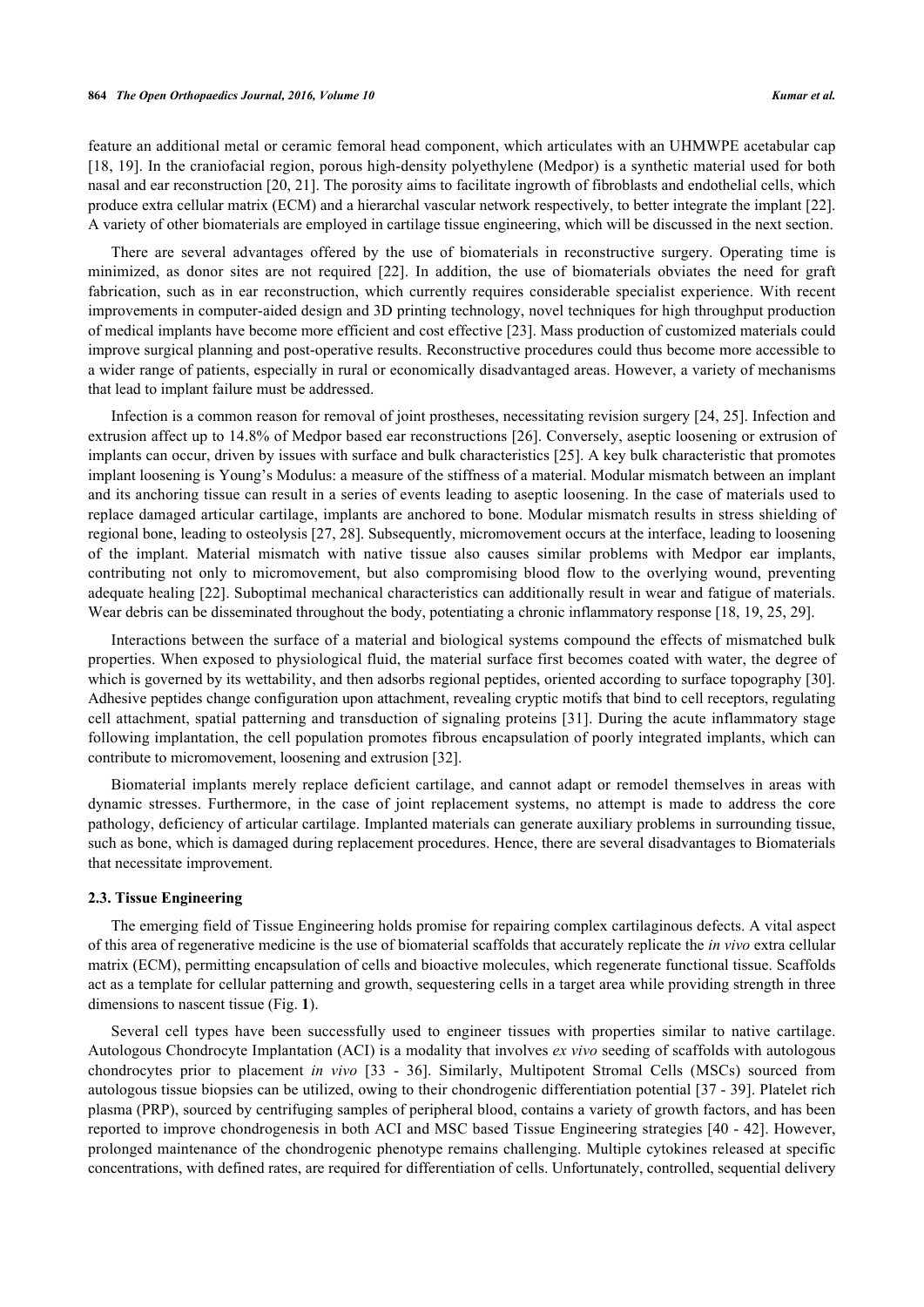<span id="page-3-0"></span>of growth factors is limited due to their short half-lives [\[43](#page-12-2)].



#### The Basic Tissue Engineering Paradigm

**Fig. (1).** Schematic detailing the basic principles of tissue engineering (human template from [http://cliparts.co/clipart/2400013](http://cliparts.co/clipart/2400013%5Bonline%5Daccessed04/08/14) [\[online\]accessed04/08/14\)](http://cliparts.co/clipart/2400013%5Bonline%5Daccessed04/08/14).

<span id="page-3-1"></span>Unlike the bulk biomaterials utilized in total replacement procedures, a variety of porous, bioactive materials are used as Tissue Engineering scaffolds. It is well understood that the native ECM is comprised of interwoven collagen, glycoprotein and glycosaminoglycan nanofibres [\[44\]](#page-12-3). Adhesive peptide configuration upon these natural nanofibres guides three-dimensional cellular patterning, and upregulates the assembly of intracellular signaling proteins [\[45\]](#page-12-4). Similarly, the reservoir of growth factors and environmental cues influence cell behaviour [\[44](#page-12-3)] (Fig. **[2](#page-3-1)**).



**Fig. (2).** Influence of the ECM on cell behaviour.

Tissue Engineering scaffolds thus aim to recapitulate these features, and mimic the ECM. In general, scaffolds are divided into natural and synthetic types. Natural materials include collagen, fibrin, hyaluronic acid and alginate hydrogels, as well as decellularized tissues. These can be used either as solid, implantable scaffolds, or as injectable Tissue Engineering systems. Synthetic materials include poly-glycolic acid (PGA), poly-L-lactic acid (PLA), poly-Llactide-caprolactone (PCL) and polyethylene glycol (PEG). Several *in vitro* studies and animal models have been evaluated using these scaffolds, but the quality of cartilage formed remains questionable [[33](#page-11-14) - [39](#page-11-17)].

Several limitations impede cartilage tissue engineering with conventional constructs. Despite containing significant quantities of bioactive cues and molecular signals, hydrogels lack mechanical strength, impeding load-bearing applications. In addition, they carry risks of disease transmission and immunogenicity, especially if allo- or xenogeneic sources are used [\[46](#page-12-5)]. Synthetic materials are less likely to trigger immune rejection, but bring with them the mechanical disadvantages of biomaterials described in the previous section. Indeed, scaffold properties such as surface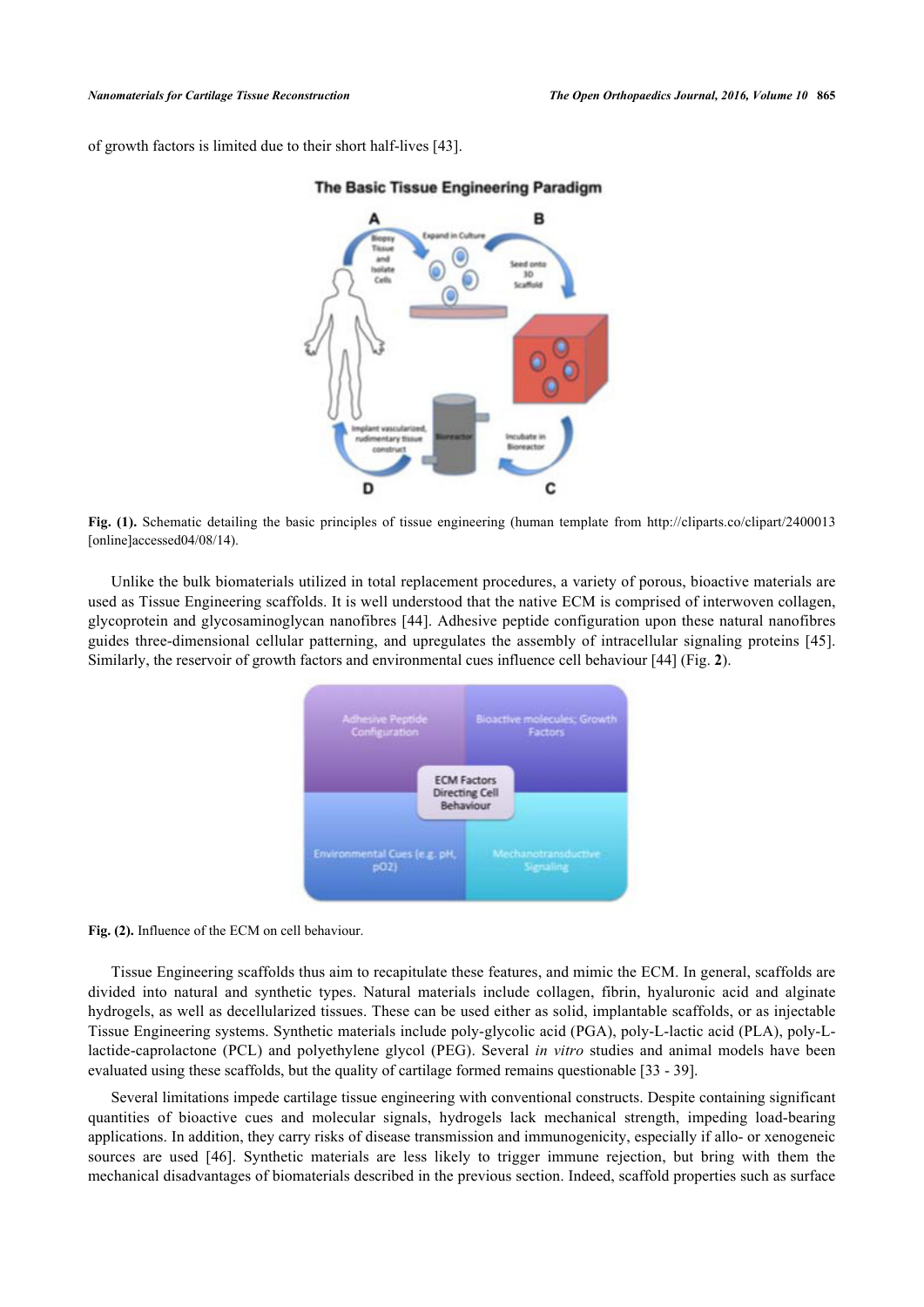topography and material stiffness have considerable influence on chondrogenic differentiation and cartilage development. The effect of the former on adhesive peptide patterning and subsequent modulation of cell behaviour has been previously discussed; in the context of Tissue Engineering, surface topography is known to play a key role in chondrogenesis, *via* its influence on cell patterning [[47](#page-12-6)]. Material stiffness not only affects implant integration, but also impacts cell behaviour *via* a process termed mechanotransduction [[48\]](#page-12-7). Mechanical forces are generated at sites of cellmatrix adhesions, and are transduced through cytoskeletal proteins that connect membrane peptides to intracellular targets, mediating signaling cascades which alter gene expression [[49\]](#page-12-8). Increasing substrate stiffness has been shown to reduce chondrogenic marker expression[[50\]](#page-12-9). Conflictingly, as substrate stiffness decreases, cellular proliferation decreases [[51\]](#page-12-10). Optimizing material stiffness to ideal levels thus requires fine, precise adjustments.

Developing novel techniques to optimize scaffold properties and growth factor delivery are essential to better propagate chondrogenesis. Considering that the molecular factors involved in tissue regeneration operate within an intricate nanoscale environment, manipulating this environment to overcome the aforementioned challenges is a new focus of bioengineering research [\[52](#page-12-11)].

#### **3. NANOMATERIALS FOR CARTILAGE REGENERATION/REPLACEMENT**

#### **3.1. An Introduction to Nanomaterials**

Nanomaterials are defined as materials composed of natural or synthetic components with at least one dimension ranging between 1-100nm [\[53](#page-12-12)]. The predominance of quantum mechanical phenomena at the nanoscale produces unique surface and bulk properties that do not manifest at larger scales. There are three main geometric configurations that can be used to categorize nanomaterial components: Particulate (a unit quantity of matter with no dimension outside the nanoscale (0D)), Fibrous (fibres with vertical and horizontal diameters measuring in the nanoscale, but nonnanoscale length (1D - one dimension outside the nanoscale)) and Layered (sheet-like structures with a nanoscale thickness, but length and breadth larger than the nanoscale (2D - two dimensions outside the nanoscale)) [\[54](#page-12-13)] (Fig. **[3](#page-4-0)**). These have been used in a wide range of biomedical applications, including medical imaging, diagnostics and drug delivery [\[54](#page-12-13)].



<span id="page-4-0"></span>Fig. (3). Geometric classification of nanomaterials.

In the context of reconstruction using Biomaterials or Tissue Engineering, a key application of nanomaterials is in the development of nanocomposites. Composite or hybrid materials are traditionally used to generate implants or scaffolds that incorporate the advantageous properties of their individual components, while mitigating their disadvantages [\[55](#page-12-14)]. However, conventional composites are based on micrometer-sized fillers that comprise a large area within the bulk material, limiting the efficiency with which selected properties can be influenced [[55](#page-12-14)]. Conversely, Nanomaterials have high surface area to volume ratios, and unique physicochemical properties are present at the material-filler interface [[56](#page-12-15)]. These features allow for dramatic alterations to bulk material properties at much lower filler volumes, creating new avenues by which materials can be modified to better mimic human tissue. Nanocomposites that interact in novel ways within the human body can potentially be used to create implants or scaffolds that overcome the disadvantages described in the previous section, improving our ability to reconstruct damaged cartilaginous structures.

As previously described, cell-peptide interactions at the surface of an implanted material govern the quality of its integration, and in the case of Tissue Engineering scaffolds, guides three-dimensional cellular patterning, differentiation and proliferation. Altering the surface topography of implants at the nanoscale is another way that current materials can be modified[[57\]](#page-12-16). Nanoparticles, nanodots, or even nanoscale grooves have been engineered onto scaffolds using nanolithography to promote cell attachment to scaffold matrices [\[57](#page-12-16)]. Similarly, cell-adhesive peptides can be bound to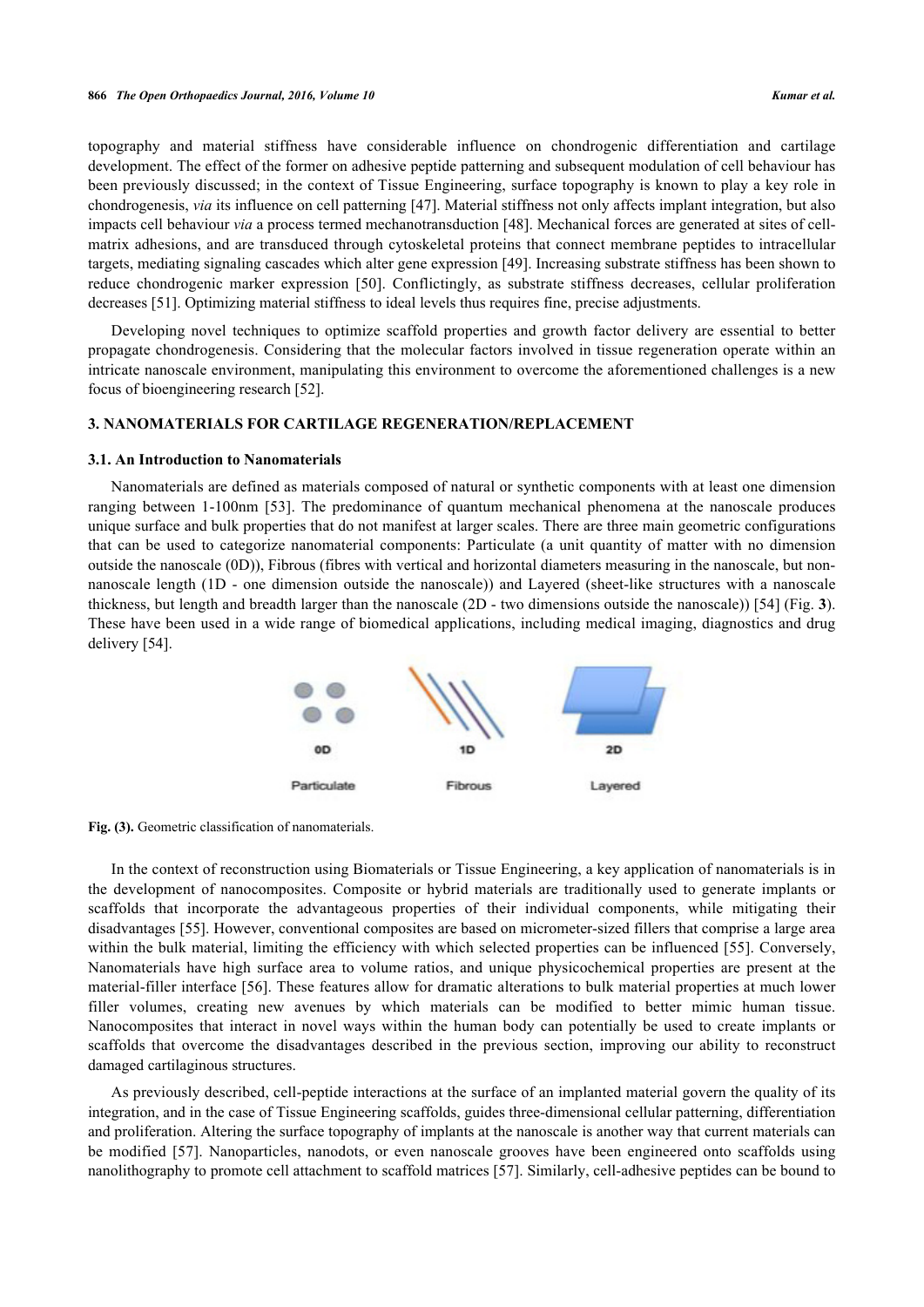surfaces at the nanoscale to regulate chondrogenesis and selectively control cell-matrix interactions [[58](#page-12-17)]. Top-down manufacturing techniques such as nanolithography, and bottom-up techniques such as Electrospinning represent the latest advances in nanoengineering, making development of novel constructs increasingly feasible [[59](#page-12-18) - [61](#page-13-0)].

In subsequent sections, we will explore current evidence from the literature for how Nanomaterials can improve biointegration of cartilage-replacing implants, and how cell behaviour in cartilage tissue engineering systems can be optimized using this technology.

#### **3.2. Nanomaterial Applications in Cartilage Replacement**

Biomaterial-associated infection remains a significant complication of replacement strategies, especially in orthopaedic surgery [[62\]](#page-13-1). Bacterial adhesion to implants and the subsequent formation of a pathogenic biofilm are key events driving the infectious process [[63\]](#page-13-2). Preventing adhesion of pathogens is a logical tactic to prevent septic failure, but purely anti-adhesive materials are sub-optimal as they could limit implant-host integration. Modification of materials at the nanoscale to create anti-bacterial surfaces has been proposed as a solution. Singh *et al*. utilized nanostructured titanium surfaces to demonstrate decreased *E. coli* and *Staph. aureus* biofilm formation with increasing surface roughness *in vitro* [\[64\]](#page-13-3). It was found that with increasing nanoscale roughness, the larger surface area resulted in increased protein adsorption, with unique morphologies, which likely prevented bacterial adhesion by shielding the surface [\[64](#page-13-3)]. Mitnik-Deneva *et al*. reported similar findings using etched glass substrates, upon which a three-fold decrease in bacterial adhesion was observed with incremental nanoscale roughness [\[65](#page-13-4)]. Considering these findings, surface nanopatterning could permit selective attachment of host peptides *in vivo*, while preventing deleterious bacterial adhesion. However, the process of bacteria-material adhesion is highly complex and other underlying mechanisms must be fully elucidated to improve our understanding of these findings. Moreover, further research is required to characterize this phenomenon with a wider variety of materials.

Another surface modifying technique involves the use of antibacterial nanoparticle coatings. Silver is the most prevalent material used for this purpose, though other metals also exhibit bactericidal properties[[66\]](#page-13-5). Silver nanoparticles disrupt bacterial cell walls, cell membranes and DNA either directly or *via* generation of reactive oxygen species(ROS) [[67](#page-13-6)]). The classical approach is to coat implants with nanoparticles using technologies such as electrodeposition[[68\]](#page-13-7). However, concerns surrounding the toxicity potential of unregulated release of silver nanoparticles have driven research into safer delivery mechanisms. For example, De Giglio *et al*. developed a silver nanoparticle-containing hydrogel coating, which suppressed *Staph. aureus, Pseudomonas aeruginosa* and *E. coli* growth *in vitro*, while preserving osteoblast activity at the titanium implant surface [\[69](#page-13-8)]. An alternative method gaining in popularity is the use of silver-containing hydroxyapatite (HA) coatings. Fielding *et al*. evaluated the efficacy of a silver-strontium-HA nanocomposite coating and demonstrated a bactericidal effect against *P. aeruginosa* [[70\]](#page-13-9). Chen *et al*. reported similar findings against *Staph. aureus* [\[71\]](#page-13-10). Nevertheless, these techniques require further long-term investigation using animal models, to thoroughly evaluate their potential harmful effects.

The use of HA to deliver nanoparticles has the added advantage of improving osseointegration at the implant-tissue interface, since HA is an osteoconductive compound [\[72](#page-13-11)]. The formation of a robust bond at this interface can assist in minimizing micromovement, and the resultant formation of wear debris. The moderation of implant integration can also be tackled by altering the nanotopography of material surfaces. For example, an *in vitro* study by Biggs *et al*. demonstrated the use of disordered nanopits to modulate human osteoblast adhesion [\[73](#page-13-12)].

A wide variety of nanocomposites have been developed to optimize the bulk material properties of orthopaedic implants, about which a comprehensive review is available [\[74\]](#page-13-13). Despite these advances, stress shielding remains problematic, and the ideal material for total joint replacement is yet to be discovered. Recently, Liu *et al*. reported the development of a hydrogel containing cofacially oriented titanate nanosheets, with electrostatic repulsive forces maintained between them [\[75\]](#page-13-14). The system was developed by polymerizing the hybrid material, while applying a magnetic field to orient nanosheets into maximally electro-repulsive configurations (Fig. **[4](#page-5-0)**).

<span id="page-5-0"></span>The material resists compression, while remaining compliant to shear forces, replicating the role of articular cartilage, overcoming crucial mechanical disadvantages of hydrogels[[75](#page-13-14)]. With further research, this magnetic hydrogel-based nanocomposite system could represent a new approach to joint replacement, avoiding substantial damage to bone by replacing only the lost surface tissue.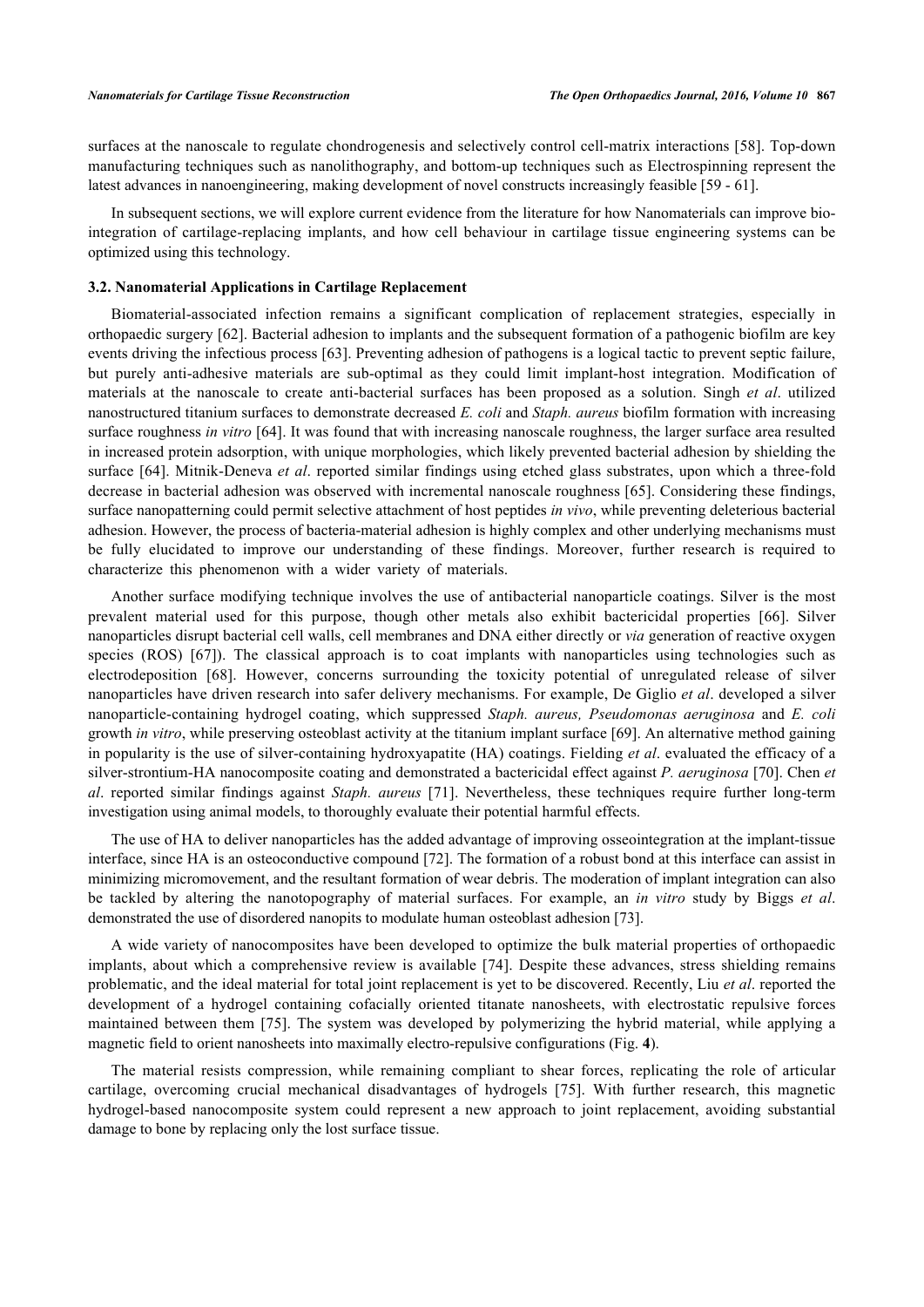

**Fig. (4). A**.) Polymerization while a magnetic field is applied fixes nanosheets in desired orientation. **B**.) Schematic representation of optimal orientation for maximal electrostatic repulsion. Adapted from [\[75](#page-13-14)].

In the context of ear reconstruction, a nanocomposite polymer comprised of poly-oligomeric-silsesquioxane nanoparticles incorporated into poly-carbonate-urea (POSS-PCU), has been developed [[22\]](#page-11-3). POSS-PCU has stiffness and Young's modulus similar to that of native ear cartilage [[22](#page-11-3)]. Fibroblasts seeded onto the porous nanocomposite material *in vitro* demonstrated higher collagen production and migration than those on Medpor, thereby suggesting that POSS-PCU is a viable alternative to the latter in terms of biointegration [[22](#page-11-3)]. Further *in vitro* and *in vivo* research remains to be conducted; other evidence posits that this material may be better suited to Tissue Engineering applications (Section 3.4).

Despite the potential improvements that nanomaterials offer to the replacement strategy for cartilage repair, this remains a suboptimal approach, especially in joint replacement systems. The regeneration of premorbid cartilage *via* the use of nanomaterials as tissue engineering scaffolds may offer a better alternative.

#### **3.3. Nanomaterial Applications in Cartilage Tissue Engineering**

The rationale for using nanomaterials to manufacture Tissue Engineering scaffolds is to better mimic the native ECM and physicochemical properties of desired tissues, thereby optimizing cell attachment, differentiation and proliferation (Fig.**5**). While micro-porous scaffolds (*μm* sized pores) have been traditionally used, they are architecturally dissimilar to the ECM, with corresponding differences in cell behaviour[[36\]](#page-11-15).

<span id="page-6-0"></span>

**Fig. (5). A**.) Microporous scaffold architecture [[36\]](#page-11-15). **B**.) Nanofibrous scaffold architecture [[83\]](#page-14-0). The architecture of the nanofibrous scaffold better resembles the native Extracellular Matrix.

Electrospun nanofibres have recently gained traction for potential Tissue Engineering applications, reportedly inducing continuous chondrogenic differentiation *in vitro* [\[76\]](#page-13-15). Electrospinning is a technique that uses an electric charge to generate streams of electrostatically charged liquid. Charges result in repulsive forces that elongate and thin streams as they dry, forming fibres with nanoscale dimensions [[77](#page-13-16)]. Coburn *et al*. engineered a PCL nanofibre/PEG-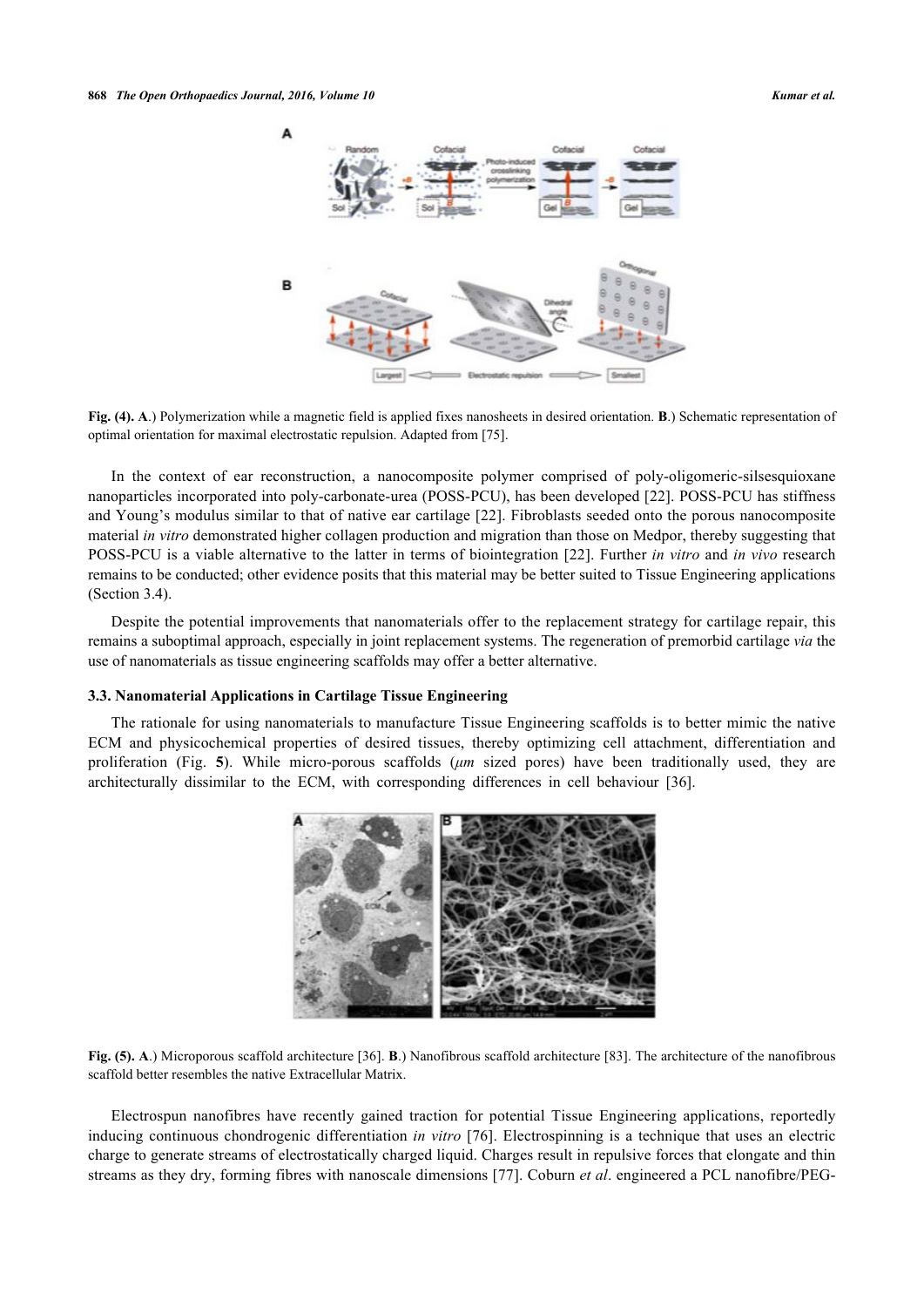<span id="page-7-0"></span>hydrogel nanocomposite using Electrospinning, and cultured bone-marrow-derived-MSCs upon the nanofibrous scaffold[[78\]](#page-13-17) (Fig.**6**). It was reported that cells seeded upon the composite scaffolds exhibited diverse stellate morphology, comparable to that of natural tissue, whereas those cultured in the hydrogel alone were rounded and homogenous [\[78\]](#page-13-17). ECM synthesis was increased in the nanocomposite, but the system was not used to engineer cohesive cartilage tissue [\[78](#page-13-17)]. In a separate study, the same author also engineered a Polyvinylalcohol-methacrylate (PVA-MA)/Chondroitin Sulphate (CS) nanofibre composite, which demonstrated increased chondrogenesis when seeded with MSCs, compared to PVA alone, using gene expression analysis [\[79](#page-13-18)]. These findings were replicated *in vivo* using murine osteochondral disease models. However, the cartilage produced in this study was only reported to "resemble" hyaline cartilage, and further research is warranted to improve tissue quality.



**Fig. (6).** Coburn *et al*. experimental design: **A** & **B**.) Electrospinning nanofibres; **C** & **D**.) Bone-marrow-derived MSCs cultured and implanted into an *in vivo* animal model; E&F.) SEM of nanofibres and fibre sizes (Adapted from [[79\]](#page-13-18)).

Phase separation is an alternative manufacturing technique that produces 3D nanofibrous scaffolds with high precision. Briefly, the process involves a thermal cycling process that splits a polymer blend into separate polymer and solvent phases, based on different thermoresponsive kinetics [\[80](#page-14-1) - [82\]](#page-14-2). The separated components are rapidly cooled and freeze-dried to remove the solvent phase, leaving behind an intricate porous nanofibre network [\[80](#page-14-1), [82\]](#page-14-2). Phase separation was utilized by Liumin He *et al*. to create a PCL/PLLA nanocomposite scaffold [\[83](#page-14-0)]. Chondrocytes seeded onto nanofibrous scaffolds exhibited increased proliferation as well as higher collagen type 2 and aggrecan gene expression when compared with solid-walled scaffolds *in vitro* [\[83\]](#page-14-0). In addition, cells maintained a chondrocyte-like phenotype for a longer duration when cultured upon the nanofibrous scaffold [[83\]](#page-14-0). Xue *et al*. conducted an *in vivo* study using an MSC seeded, phase separated PLGA/HA nanocomposite, which demonstrated formation of "hyaline-like" cartilage after twelve weeks [[84\]](#page-14-3). Teoh *et al*. used phase separation to engineer a POSS-PCU and POSS-PCL hybrid scaffold for tracheal Tissue Engineering [[85](#page-14-4)]. Quantum dots were conjugated to cell-binding peptides to monitor cell migration. The prototype exhibited robust MSC adhesion and proliferation, both on the surface and within the pores [\[85](#page-14-4)]. However, the authors did not report whether cells successfully maintained a chondrocytic phenotype following differentiation.

Altering the surface topography of materials at the nanoscale to influence cell aggregation and adhesion is another method to promote chondrogenesis (see section 2.3). Kay *et al*. developed a preliminary technique to introduce nanopatterns onto material surfaces [\[86](#page-14-5)]. In this study, NaOH was used to chemically etch the surface of a PLGAtitanium nanocomposite, upon which increased chondrocyte adhesion was observed. Since this preliminary finding, a variety of nanopatterning methods have been reported in the literature. When considering scaffolds with interconnected porous architectures, surface modification includes the pore surfaces, and therefore extends in three dimensions. As described previously, POSS-PCU is a nanocomposite polymer with similar mechanical properties to ear cartilage [[22\]](#page-11-3). The inclusion of POSS nanoparticles modifies the surface nanotopography of PCU. Oseni *et al*. cultured ovine septal chondrocytes upon both POSS-PCU and PCL substrates, and demonstrated increased cell viability and proliferation upon the nanocomposite [[87\]](#page-14-6). More recently, Guasti *et al*. seeded POSS-PCU with adipose-derived MSCs, and reported excellent cell survival, intra-pore migration and chondrogenic differentiation within the scaffold [[88\]](#page-14-7). However, the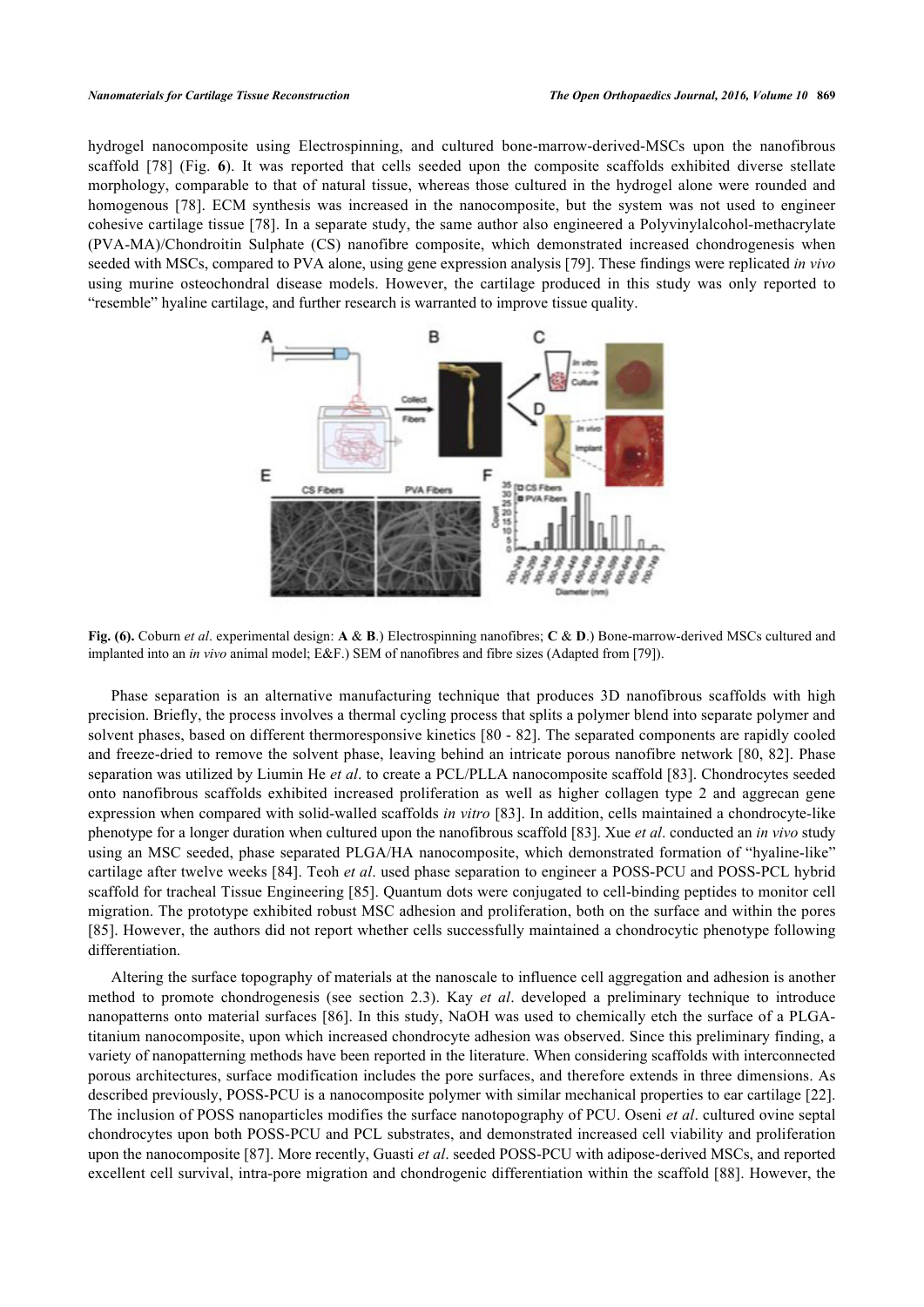formation of cohesive hyaline cartilage tissue was not attempted. *In vivo* studies using this material remain to be published.

A variety of other surface nanopatterning techniques are yet to be successfully trialed in the engineering of cartilage tissue engineering constructs. A key application would be towards the immobilization of (Arg-Gly-Asp) RGD cell adhesive peptides upon material surfaces [[89](#page-14-8)]. The native ECM is a reservoir of RGD adhesive peptides, which bind cell membrane integrin proteins to specific regions, and mediate intracellular signaling[[45\]](#page-12-4). Variation in RGD orientation and density at the nanoscale affects both cell adhesion and motility [[45](#page-12-4)]. Accurately mimicking RGD-matrix patterning using nanotechnology remains a challenging prospect, as molecular adsorption has traditionally been limited to the microscale. Cavalcanti *et al*. tackled this issue by utilizing nanolithography to pattern gold nanodots coated with RGD onto a glass substrate, and managed to control and direct fibroblast adhesion dynamics [[90](#page-14-9), [91\]](#page-14-10). Increasing the nanoscale density of RGD was shown to promote cell adhesion and spreading, by stabilizing integrins and rate of focal adhesion formation [\[91\]](#page-14-10). Similar techniques could be applied to cartilage tissue engineering scaffolds to optimize cellular patterning.

A major limitation of existing Tissue Engineering scaffolds is regulating the delivery of growth factors within constructs. Transforming Growth Factor *β* (TGF*β*) isoforms, basic Fibroblast Growth Factor (bFGF) and Insulin-like Growth Factor (IGF) are key cytokines for chondrogenic differentiation [[92](#page-14-11)]. Cytokines need to be released in specific sequences, with defined rates, for ordered differentiation of cells [\[92](#page-14-11)]. Growth factor delivery within scaffolds can be optimized using biodegradable gelatin-based microspheres, which can be incorporated with a variety of nanoparticles. Microspheres containing TGF*β*3 nanoparticles to promote chondrogenesis have been successfully engineered [\[93\]](#page-14-12). Similarly, chitosan microspheres containing TGF*β*1 were successfully used to enhance neocartilage formation within a natural composite scaffold [[94\]](#page-14-13). Zhu *et al*. developed microspheres for the controlled delivery of bFGF, sustained over a period of 2 weeks [[95](#page-14-14)]. These microspheres can be sequestered within Tissue Engineering scaffolds to be used as vehicles for local delivery and controlled release of chondrogenic cytokines [[93](#page-14-12), [96](#page-14-15)]. Altering the degree of crosslinking changes degradation rates, thereby modifying nanoparticle release kinetics, permitting sequential release [[96\]](#page-14-15). A sustained infusion of cytokine nanoparticles over time could prolong a state of differentiation among seeded cells, until nascent tissue develops sufficiently to autonomously maintain a chondrocyte population.

Nanomaterials can thus influence and improve scaffold design in a variety of ways. Several techniques for scaffold nano-modification exist, but many are yet to be implemented for cartilage tissue engineering.

#### **3.4. Limitations to Clinical Translation of Nanomaterial Scaffolds**

Examining the literature on this topic has yielded no studies that have progressed beyond *in vitro* and *in vivo* experimentation. Most constructs are reported as developing "hyaline-like" neocartilage, as opposed to durable, clinically useful tissue, which exhibits the zonal arrangement of native cartilage. Eventual loss of chondrocyte phenotype in seeded cells is a significant issue even in conventional approaches that do not use nanomaterials, likely contributing to suboptimal research outcomes. Further work in stem cell and material science is required to establish the optimal conditions for reproducible, high quality Tissue Engineering, before the use of nanomaterial scaffolds can move from bench to operating theatre. Considering that this is a relatively new area of research, there is a lack of robust preclinical evidence regarding the toxicity of nanomaterials. The optimal approach remains unclear. A comparison of the regenerative and replacement approaches to treating damaged cartilage has not determined one to be more advantageous than the other, and a professional consensus is not imminent.

A further limitation is that there is insufficient collaboration between clinicians and tissue engineering researchers. Few clinicians are directly involved with lab-based research, and key issues in the practical application of tissue engineering constructs tend to be addressed late in the development of these technologies. With tissue engineering constructs, the logistics of surgical implantation influence the choice of scaffold material just as much as the need to optimize cell behaviour and tissue growth. Preoperatively, factors such as sterilization and stability must be considered. Intraoperatively, the scaffold would have to fit different injury morphologies, and the material would need to be amenable to modification. An alternative option would be the use of nanomaterials compatible with 3D printers; computer-aided design could be used to configure patient-specific scaffolds. Systems for the printing of scaffolds in sterile conditions have been described in the literature [[97](#page-14-16)]. Post-operatively, the effect of selected nanomaterials on haemorrhage, thromboembolism, wound healing, immunogenicity and oncogenic potential are also essential to explore. The academic paradigm places emphasis on optimizing the basic science of tissue engineering, wherein scaffold development is focused on directing cell behaviour, rather than tailoring product design towards a specific clinical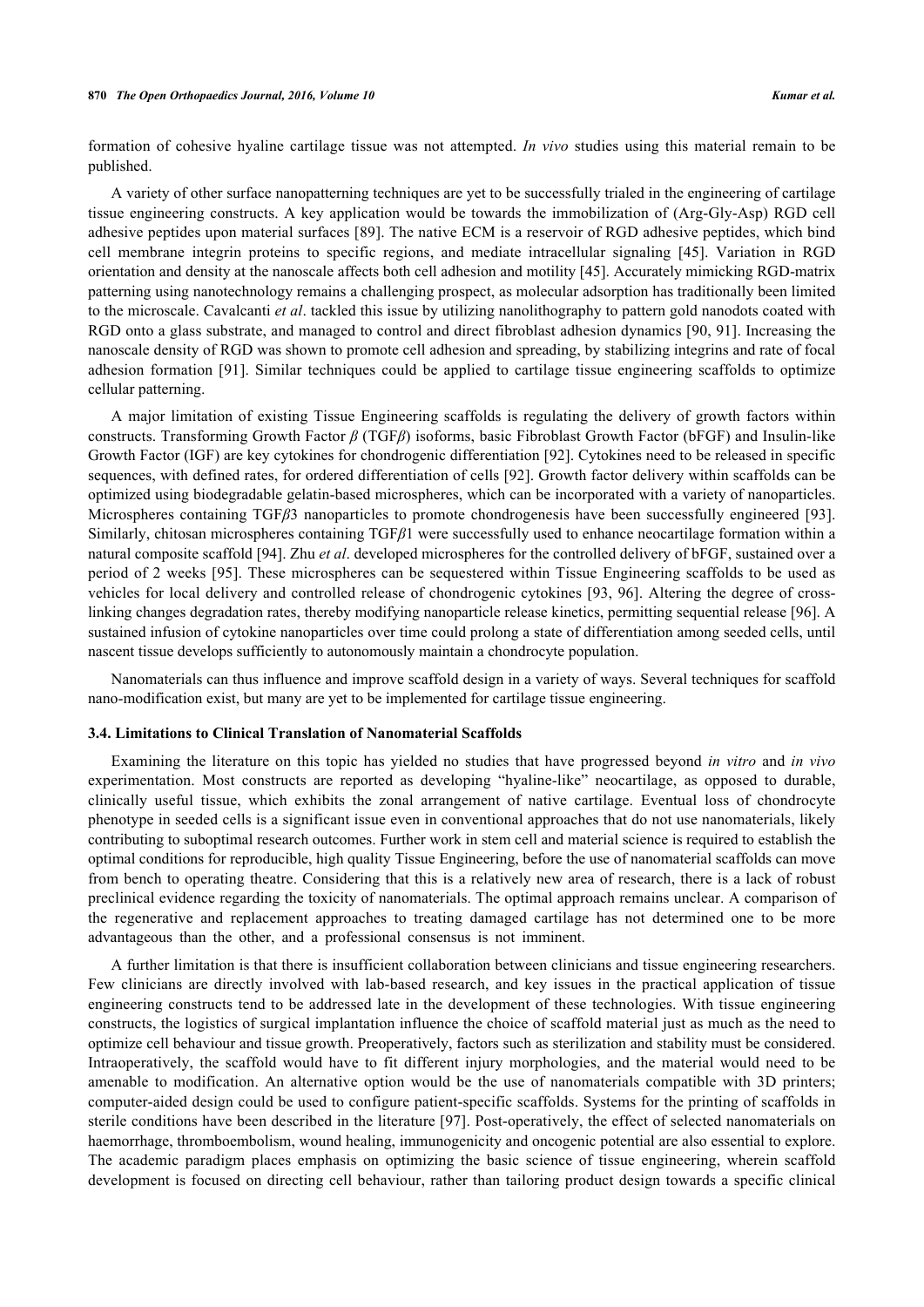application. Including surgeons early on in the development process would streamline the development of scaffolds that address both cellular and clinical demands.

Beyond the laboratory, complex legal, economic and regulatory issues hinder progress towards clinical translation. Despite their considerable potential to improve affected individuals' quality of life, funding and industrial support for the development of cartilage tissue engineering constructs is difficult to obtain, as the target diseases are rarely life threatening, and have not adequately impacted the psyche of policy makers. Funding is further limited by industry reluctance to support novel therapies until sufficient evidence of preclinical success is demonstrated. This is itself restricted by a lack of fiscal support, in reciprocal fashion. With the rapid evolution of the field of Tissue Engineering, it is becoming increasingly difficult to reach a consensus regarding its general definition. The concepts of nanotechnology and nanomaterials remain poorly understood outside specialist circles, adversely impacting commercial viability and funding. Consequentially, regulatory agencies have difficulty providing comprehensive guidelines for Tissue Engineering systems, further limiting potential for commercialization and future clinical use. Tissue engineering constructs currently fall under the umbrella of Advanced-therapy Medicinal Product (ATMP) regulation, as defined by the European Medicines Agency. Gaining approval for an ATMP requires completion of large-animal model trials, in addition to randomized controlled clinical trials, exerting a substantial financial burden on researchers. While it could be argued that the demands of ATMP regulation are essential to prevent the clinical implementation of unsafe products, in its current iteration, the complexity of the regulatory pathway limits industrial interest and investment. In addition, agencies are involved late in the development process, and when barriers to translation from their perspective are communicated to researchers, this can further delay the translation pathway while corrections are made. Under current regulatory legal frameworks, novel constructs featuring nanotechnology may face even greater translational limitations owing to their arcane nature. A new, internationally standardized regulatory framework may be necessary to address these issues. Overall, a collaborative effort towards better communication between researchers, healthcare professionals and regulatory agencies is essential to overcome these obstacles.

### **CONCLUSION**

There exist a wide variety of applications for Nanomaterials in cartilage tissue repair, from both replacement and regenerative paradigms. The integration of nanotechnology into regenerative medicine has the potential to overcome several disadvantages of current therapies. However, research into this technology remains in its infancy, and a robust understanding of nanoscale phenomena within the human body remains to be established. Further development of Nanomaterials for cartilage reconstruction must focus not only on improving the quality of implant-host integration, but also overcoming roadblocks against clinical translation. In the future, these technologies may become commonplace in clinical practice, but several steps remain before this goal can be reached.

#### **LIST OF ABBREVIATIONS**

| <b>ACI</b>      | $=$ | Autologous Chondrocyte Implantation                                                  |  |  |
|-----------------|-----|--------------------------------------------------------------------------------------|--|--|
| <b>ATMP</b>     | $=$ | Advanced-therapy Medicinal Product                                                   |  |  |
| bFGF            | $=$ | Basic Fibroblast Growth Factor                                                       |  |  |
| $\mathbf{CS}$   | $=$ | Chondroitin Sulphate                                                                 |  |  |
| <b>DNA</b>      | $=$ | Deoxyribonucleic Acid                                                                |  |  |
| <b>ECM</b>      | $=$ | Extracellular Matrix                                                                 |  |  |
| HA              | $=$ | Hydroxyapatite                                                                       |  |  |
| <b>IGF</b>      | $=$ | Insulin-like Growth Factor                                                           |  |  |
| <b>MSCs</b>     | $=$ | Multipotent Stromal Cells                                                            |  |  |
| <b>PCL</b>      | $=$ | Poly-L-lactide-caprolactone                                                          |  |  |
| <b>PEG</b>      | $=$ | Polyethylene glycol                                                                  |  |  |
| <b>PGA</b>      | $=$ | Poly-glycolic acid                                                                   |  |  |
| <b>PLA</b>      | $=$ | Poly-L-lactic acid                                                                   |  |  |
| <b>PLGA</b>     | $=$ | Poly(lactic-co-glycolic acid)                                                        |  |  |
| <b>POSS-PCU</b> | $=$ | Poly-oligomeric-silses qui oxane nanoparticles incorporated into poly-carbonate-urea |  |  |
| <b>PRP</b>      | $=$ | Platelet rich plasma                                                                 |  |  |
| <b>PVA-MA</b>   | $=$ | Polyvinylalcohol-methacrylate                                                        |  |  |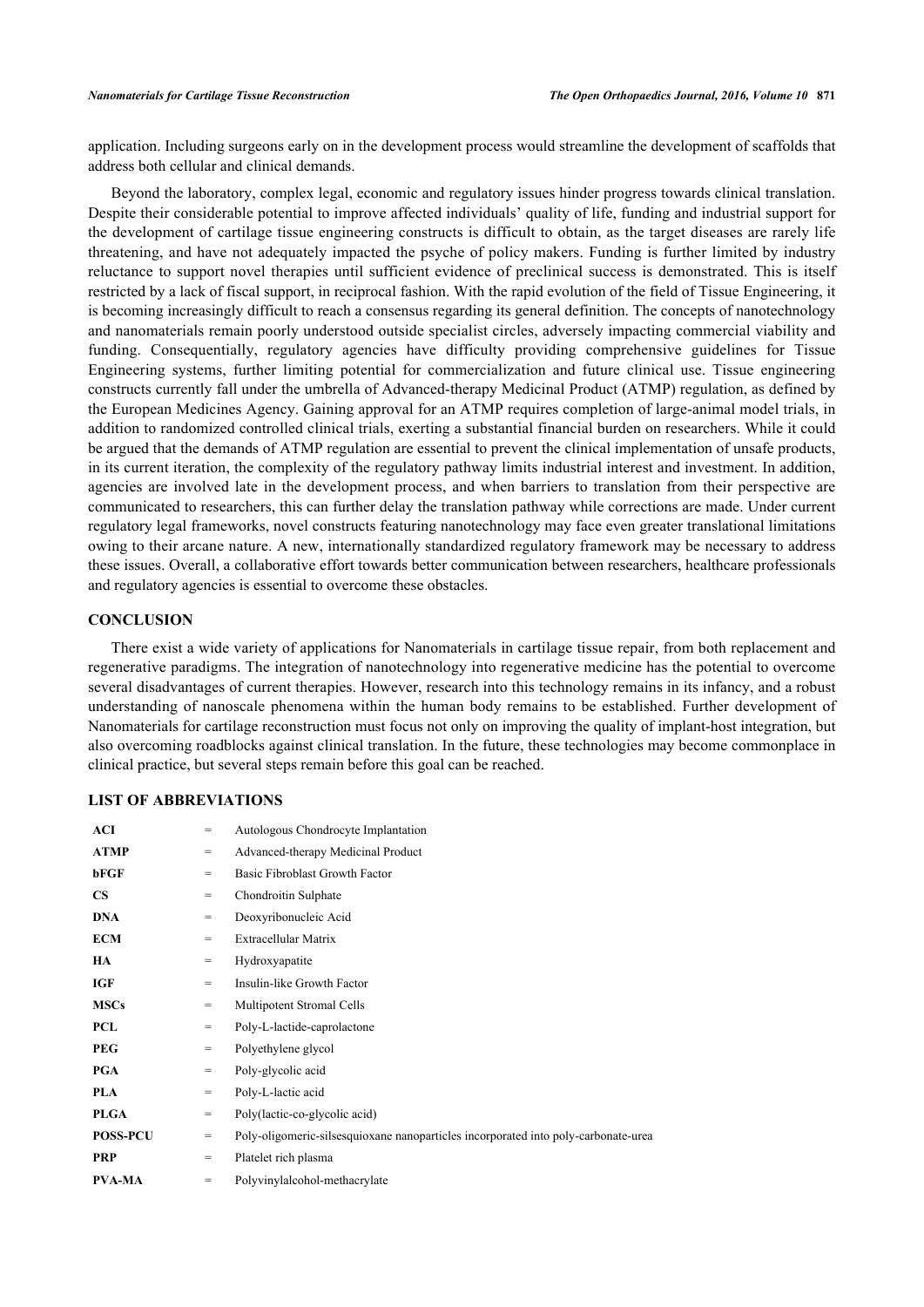| <b>RGD</b>    | $=$ | Arginylglycylaspartic acid               |
|---------------|-----|------------------------------------------|
| <b>ROS</b>    | $=$ | Reactive Oxygen Species                  |
| TGF           |     | <b>Transforming Growth Factor</b>        |
| <b>UHMWPE</b> | $=$ | Ultra-high molecular weight polyethylene |

#### **CONFLICT OF INTEREST**

The authors confirm that this article content has no conflict of interest.

#### **ACKNOWLEDGEMENTS**

Declared none.

#### **REFERENCES**

- <span id="page-10-0"></span>[1] Drake RL, Vogl W, Mitchell AW, Gray H, Gray H. Gray's anatomy for students. Philadelphia, PA: Churchill Livingstone/Elsevier 2010.
- <span id="page-10-1"></span>[2] Kessler MW, Grande DA. Tissue engineering and cartilage. Organogenesis 2008; 4(1): 28-32. [\[http://dx.doi.org/10.4161/org.6116](http://dx.doi.org/10.4161/org.6116)] [PMID: [19279712](http://www.ncbi.nlm.nih.gov/pubmed/19279712)]
- <span id="page-10-2"></span>[3] Lawrence RC, Felson DT, Helmick CG, *et al.* Estimates of the prevalence of arthritis and other rheumatic conditions in the United States. Part II. Arthritis Rheum 2008; 58(1): 26-35. [\[http://dx.doi.org/10.1002/art.23176](http://dx.doi.org/10.1002/art.23176)] [PMID: [18163497\]](http://www.ncbi.nlm.nih.gov/pubmed/18163497)
- <span id="page-10-3"></span>[4] Litwic A, Edwards MH, Dennison EM, Cooper C. Epidemiology and burden of osteoarthritis. Br Med Bull 2013; 105: 185-99. [\[http://dx.doi.org/10.1093/bmb/lds038\]](http://dx.doi.org/10.1093/bmb/lds038) [PMID: [23337796](http://www.ncbi.nlm.nih.gov/pubmed/23337796)]
- <span id="page-10-4"></span>[5] Hootman JM, Helmick CG. Projections of US prevalence of arthritis and associated activity limitations. Arthritis Rheum 2006; 54(1): 226-9. [\[http://dx.doi.org/10.1002/art.21562](http://dx.doi.org/10.1002/art.21562)] [PMID: [16385518\]](http://www.ncbi.nlm.nih.gov/pubmed/16385518)
- <span id="page-10-5"></span>[6] Perruccio AV, Power JD, Badley EM. Revisiting arthritis prevalence projectionsits more than just the aging of the population. J Rheumatol 2006; 33(9): 1856-62. [PMID: [16960946\]](http://www.ncbi.nlm.nih.gov/pubmed/16960946)
- <span id="page-10-6"></span>[7] Hunter DJ, Schofield D, Callander E. The individual and socioeconomic impact of osteoarthritis. Nat Rev Rheumatol 2014; 10(7): 437-41. [PMID: [24662640\]](http://www.ncbi.nlm.nih.gov/pubmed/24662640)
- <span id="page-10-7"></span>[8] Sharma K, Goswami SC, Baruah DK. Auricular trauma and its management. Indian J Otolaryngol Head Neck Surg 2006; 58(3): 232-4. [PMID: [23120300\]](http://www.ncbi.nlm.nih.gov/pubmed/23120300)
- [9] Avila J, Bosch A, Aristizábal S, Frías Z, Marcial V. Carcinoma of the pinna. Cancer 1977; 40(6): 2891-5. [\[http://dx.doi.org/10.1002/1097-0142\(197712\)40:6<2891::AID-CNCR2820400619>3.0.CO;2-H\]](http://dx.doi.org/10.1002/1097-0142(197712)40:6<2891::AID-CNCR2820400619>3.0.CO;2-H) [PMID: [589557](http://www.ncbi.nlm.nih.gov/pubmed/589557)]
- <span id="page-10-8"></span>[10] Luquetti DV, Heike CL, Hing AV, Cunningham ML, Cox TC. Microtia: epidemiology and genetics. Am J Med Genet A 2012; 158A(1): 124-39.

[\[http://dx.doi.org/10.1002/ajmg.a.34352](http://dx.doi.org/10.1002/ajmg.a.34352)] [PMID: [22106030\]](http://www.ncbi.nlm.nih.gov/pubmed/22106030)

- <span id="page-10-9"></span>[11] Sarper A, Ayten A, Eser I, Ozbudak O, Demircan A. Tracheal stenosis aftertracheostomy or intubation: review with special regard to cause and management. Tex Heart Inst J 2005; 32(2): 154-8. [PMID: [16107105\]](http://www.ncbi.nlm.nih.gov/pubmed/16107105)
- <span id="page-10-10"></span>[12] Bert JM. Abandoning microfracture of the knee: has the time come? Arthroscopy 2015; 31(3): 501-5. [\[http://dx.doi.org/10.1016/j.arthro.2014.12.018](http://dx.doi.org/10.1016/j.arthro.2014.12.018)] [PMID: [25744322\]](http://www.ncbi.nlm.nih.gov/pubmed/25744322)
- <span id="page-10-11"></span>[13] Eldracher M, Orth P, Cucchiarini M, Pape D, Madry H. Small subchondral drill holes improve marrow stimulation of articular cartilage defects. Am J Sports Med 2014; 42(11): 2741-50. [\[http://dx.doi.org/10.1177/0363546514547029\]](http://dx.doi.org/10.1177/0363546514547029) [PMID: [25167994](http://www.ncbi.nlm.nih.gov/pubmed/25167994)]
- <span id="page-10-12"></span>[14] Kreuz PC, Steinwachs MR, Erggelet C, *et al.* Results after microfracture of full-thickness chondral defects in different compartments in the knee. Osteoarthritis Cartilage 2006; 14(11): 1119-25. [\[http://dx.doi.org/10.1016/j.joca.2006.05.003](http://dx.doi.org/10.1016/j.joca.2006.05.003)] [PMID: [16815714\]](http://www.ncbi.nlm.nih.gov/pubmed/16815714)
- <span id="page-10-13"></span>[15] Goyal D, Keyhani S, Lee EH, Hui JH. Evidence-based status of microfracture technique: a systematic review of level I and II studies. Arthroscopy 2013; 29(9): 1579-88. [\[http://dx.doi.org/10.1016/j.arthro.2013.05.027](http://dx.doi.org/10.1016/j.arthro.2013.05.027)] [PMID: [23992991\]](http://www.ncbi.nlm.nih.gov/pubmed/23992991)
- <span id="page-10-14"></span>[16] Magnussen RA, Dunn WR, Carey JL, Spindler KP. Treatment of focal articular cartilage defects in the knee: a systematic review. Clin Orthop Relat Res 2008; 466(4): 952-62. [\[http://dx.doi.org/10.1007/s11999-007-0097-z](http://dx.doi.org/10.1007/s11999-007-0097-z)] [PMID: [18196358](http://www.ncbi.nlm.nih.gov/pubmed/18196358)]
- <span id="page-10-15"></span>[17] Arthritis\_Research UK. Osteoarthritis in General Practice. Data and Perspectives 2013. Available from: [http://www.arthritisresearchuk.org/](http://www.arthritisresearchuk.org/policy-and-public-affairs/reports-and-resources/reports.aspx) [policy-and-public-affairs/reports-and-resources/reports.aspx](http://www.arthritisresearchuk.org/policy-and-public-affairs/reports-and-resources/reports.aspx)
- <span id="page-10-16"></span>[18] Mueller-Rath R, Kleffner B, Andereya S, Mumme T, Wirtz DC. Measures for reducing ultra-high-molecular-weight polyethylene wear in total knee replacement: a simulator study. Biomed Tech (Berl) 2007; 52(4): 295-300.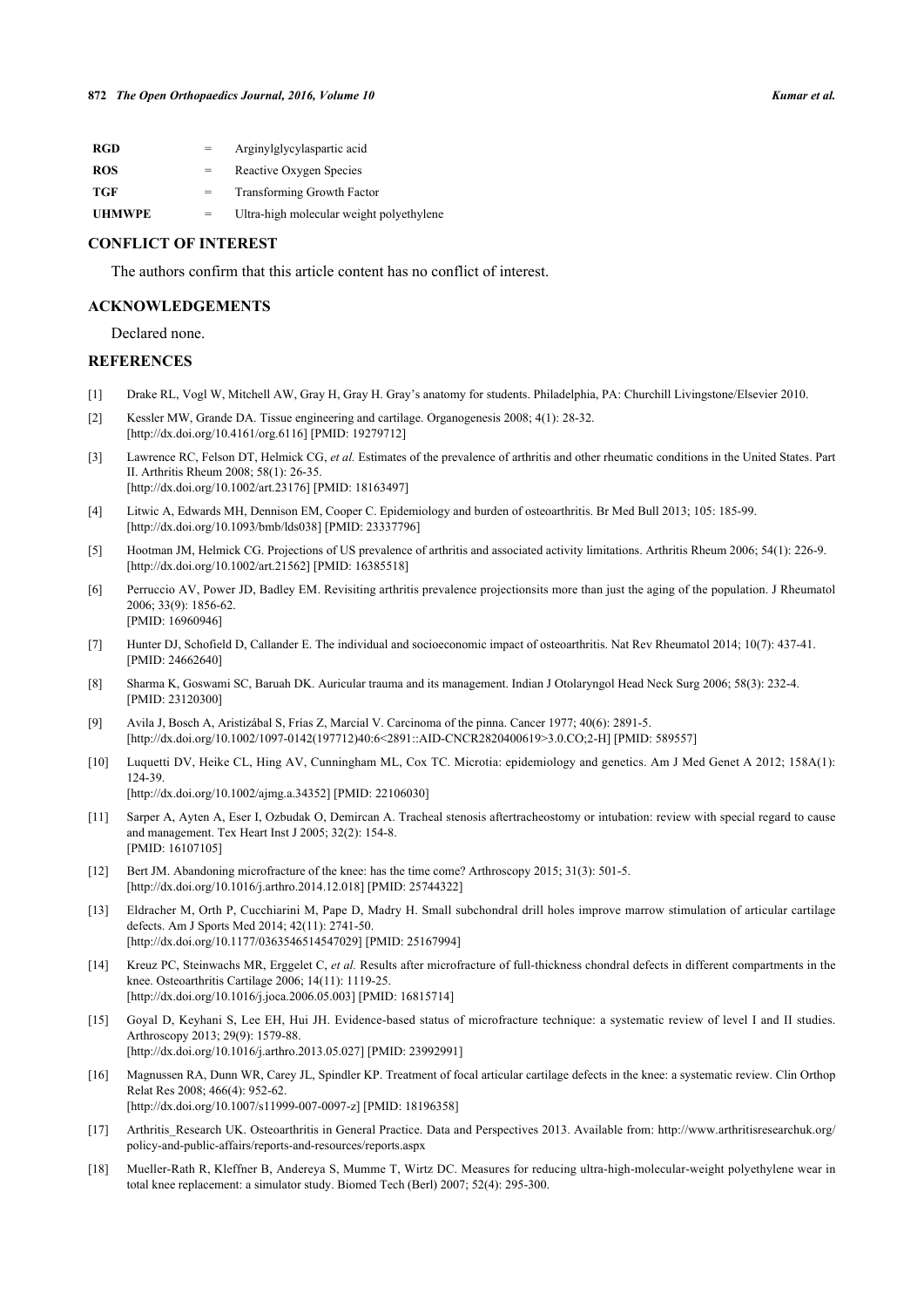[\[http://dx.doi.org/10.1515/BMT.2007.050](http://dx.doi.org/10.1515/BMT.2007.050)] [PMID: [17691863\]](http://www.ncbi.nlm.nih.gov/pubmed/17691863)

- <span id="page-11-0"></span>[19] Ingham E, Fisher J. Biological reactions to wear debris in total joint replacement. Proc Inst Mech Eng H 2000; 214(1): 21-37. [\[http://dx.doi.org/10.1243/0954411001535219\]](http://dx.doi.org/10.1243/0954411001535219) [PMID: [10718048](http://www.ncbi.nlm.nih.gov/pubmed/10718048)]
- <span id="page-11-1"></span>[20] Mohammadi S, Ghourchian S, Izadi F, Daneshi A, Ahmadi A. Porous high-density polyethylene in facial reconstruction and revision rhinoplasty: a prospective cohort study. Head Face Med 2012; 8: 17. [\[http://dx.doi.org/10.1186/1746-160X-8-17\]](http://dx.doi.org/10.1186/1746-160X-8-17) [PMID: [22642753](http://www.ncbi.nlm.nih.gov/pubmed/22642753)]
- <span id="page-11-2"></span>[21] Romo T III, Sclafani AP, Jacono AA. Nasal reconstruction using porous polyethylene implants. Facial Plast Surg 2000; 16(1): 55-61. [\[http://dx.doi.org/10.1055/s-2000-7326](http://dx.doi.org/10.1055/s-2000-7326)] [PMID: [11802347\]](http://www.ncbi.nlm.nih.gov/pubmed/11802347)
- <span id="page-11-3"></span>[22] Nayyer L, Birchall M, Seifalian AM, Jell G. Design and development of nanocomposite scaffolds for auricular reconstruction. Nanomedicine (Lond) 2014; 10(1): 235-46. [PMID: [23792331\]](http://www.ncbi.nlm.nih.gov/pubmed/23792331)
- <span id="page-11-4"></span>[23] Chae MP, Rozen WM, McMenamin PG, Findlay MW, Spychal RT, Hunter-Smith DJ. Emerging applications of bedside 3D printing in plastic surgery. Front Surg 2015; 2: 25.
- <span id="page-11-5"></span>[24] Hoberg M, Konrads C, Engelien J, *et al.* Similar outcomes between two-stage revisions for infection and aseptic hip revisions. Int Orthop 2015. [PMID: [26130288\]](http://www.ncbi.nlm.nih.gov/pubmed/26130288)
	-
- <span id="page-11-6"></span>[25] Romanò CL, Romanò D, Logoluso N, Meani E. Septic *versus* aseptic hip revision: how different? J Orthop Traumatol 2010; 11(3): 167-74. [\[http://dx.doi.org/10.1007/s10195-010-0106-y\]](http://dx.doi.org/10.1007/s10195-010-0106-y) [PMID: [20811922](http://www.ncbi.nlm.nih.gov/pubmed/20811922)]
- <span id="page-11-7"></span>[26] Cenzi R, Farina A, Zuccarino L, Carinci F. Clinical outcome of 285 Medpor grafts used for craniofacial reconstruction. J Craniofac Surg 2005; 16(4): 526-30. [\[http://dx.doi.org/10.1097/01.scs.0000168761.46700.dc](http://dx.doi.org/10.1097/01.scs.0000168761.46700.dc)] [PMID: [16077294\]](http://www.ncbi.nlm.nih.gov/pubmed/16077294)
- <span id="page-11-8"></span>[27] McEwen HM, Barnett PI, Bell CJ, *et al.* The influence of design, materials and kinematics on the *in vitro* wear of total knee replacements. J Biomech 2005; 38(2): 357-65. [\[http://dx.doi.org/10.1016/j.jbiomech.2004.02.015\]](http://dx.doi.org/10.1016/j.jbiomech.2004.02.015) [PMID: [15598464](http://www.ncbi.nlm.nih.gov/pubmed/15598464)]
- <span id="page-11-9"></span>[28] Ryd L. Micromotion in knee arthroplasty. A roentgen stereophotogrammetric analysis of tibial component fixation. Acta Orthop Scand Suppl 1986; 220: 1-80. [PMID: [3461667\]](http://www.ncbi.nlm.nih.gov/pubmed/3461667)
- <span id="page-11-10"></span>[29] Daley B, Doherty AT, Fairman B, Case CP. Wear debris from hip or knee replacements causes chromosomal damage in human cells in tissue culture. J Bone Joint Surg Br 2004; 86(4): 598-606. [PMID: [15174562\]](http://www.ncbi.nlm.nih.gov/pubmed/15174562)
- <span id="page-11-11"></span>[30] Jones JR. Observing cell response to biomaterials. Mater Today 2006; 9(12): 34-43. [\[http://dx.doi.org/10.1016/S1369-7021\(06\)71741-2\]](http://dx.doi.org/10.1016/S1369-7021(06)71741-2)
- <span id="page-11-12"></span>[31] Taubenberger AV, Woodruff MA, Bai H, Muller DJ, Hutmacher DW. The effect of unlocking RGD-motifs in collagen I on pre-osteoblast adhesion and differentiation. Biomaterials 2010; 31(10): 2827-35. [\[http://dx.doi.org/10.1016/j.biomaterials.2009.12.051\]](http://dx.doi.org/10.1016/j.biomaterials.2009.12.051) [PMID: [20053443](http://www.ncbi.nlm.nih.gov/pubmed/20053443)]
- <span id="page-11-13"></span>[32] Penny JO, Ding M, Varmarken JE, Ovesen O, Overgaard S. Early micromovement of the Articular Surface Replacement (ASR) femoral component: two-year radiostereometry results. J Bone Joint Surg Br 2012; 94(10): 1344-50. [\[http://dx.doi.org/10.1302/0301-620X.94B10.29030\]](http://dx.doi.org/10.1302/0301-620X.94B10.29030) [PMID: [23015558](http://www.ncbi.nlm.nih.gov/pubmed/23015558)]
- <span id="page-11-14"></span>[33] Dobratz EJ, Kim SW, Voglewede A, Park SS. Injectable cartilage: using alginate and human chondrocytes. Arch Facial Plast Surg 2009; 11(1): 40-7. [\[http://dx.doi.org/10.1001/archfacial.2008.509](http://dx.doi.org/10.1001/archfacial.2008.509)] [PMID: [19153292\]](http://www.ncbi.nlm.nih.gov/pubmed/19153292)
- [34] Homicz MR, Chia SH, Schumacher BL, *et al.* Human septal chondrocyte redifferentiation in alginate, polyglycolic acid scaffold, and monolayer culture. Laryngoscope 2003; 113(1): 25-32. [\[http://dx.doi.org/10.1097/00005537-200301000-00005](http://dx.doi.org/10.1097/00005537-200301000-00005)] [PMID: [12514377\]](http://www.ncbi.nlm.nih.gov/pubmed/12514377)
- [35] Yang WD, Chen SJ, Mao TQ, *et al.* A study of injectable tissue-engineered autologous cartilage. Chin J Dent Res 2000; 3(4): 10-5. [PMID: [11314082\]](http://www.ncbi.nlm.nih.gov/pubmed/11314082)
- <span id="page-11-15"></span>[36] Baek CH, Ko YJ. Characteristics of tissue-engineered cartilage on macroporous biodegradable PLGA scaffold. Laryngoscope 2006; 116(10): 1829-34.
	- [\[http://dx.doi.org/10.1097/01.mlg.0000233521.49393.0d](http://dx.doi.org/10.1097/01.mlg.0000233521.49393.0d)] [PMID: [17016212\]](http://www.ncbi.nlm.nih.gov/pubmed/17016212)
- <span id="page-11-16"></span>[37] Qi Y, Du Y, Li W, Dai X, Zhao T, Yan W. Cartilage repair using mesenchymal stem cell (MSC) sheet and MSCs-loaded bilayer PLGA scaffold in a rabbit model. Knee Surg Sports Traumatol Arthrosc 2014; 22(6): 1424-33. [\[http://dx.doi.org/10.1007/s00167-012-2256-3\]](http://dx.doi.org/10.1007/s00167-012-2256-3) [PMID: [23108680](http://www.ncbi.nlm.nih.gov/pubmed/23108680)]
- [38] Moshaverinia A, Xu X, Chen C, Akiyama K, Snead ML, Shi S. Dental mesenchymal stem cells encapsulated in an alginate hydrogel codelivery microencapsulation system for cartilage regeneration. Acta Biomater 2013; 9(12): 9343-50. [\[http://dx.doi.org/10.1016/j.actbio.2013.07.023\]](http://dx.doi.org/10.1016/j.actbio.2013.07.023) [PMID: [23891740](http://www.ncbi.nlm.nih.gov/pubmed/23891740)]
- <span id="page-11-17"></span>[39] Han SH, Kim YH, Park MS, et al. Histological and biomechanical properties of regenerated articular cartilage using chondrogenic bone marrow stromal cells with a PLGA scaffold in vivo. J Biomed Mater Res A 2008; 87(4): 850-61.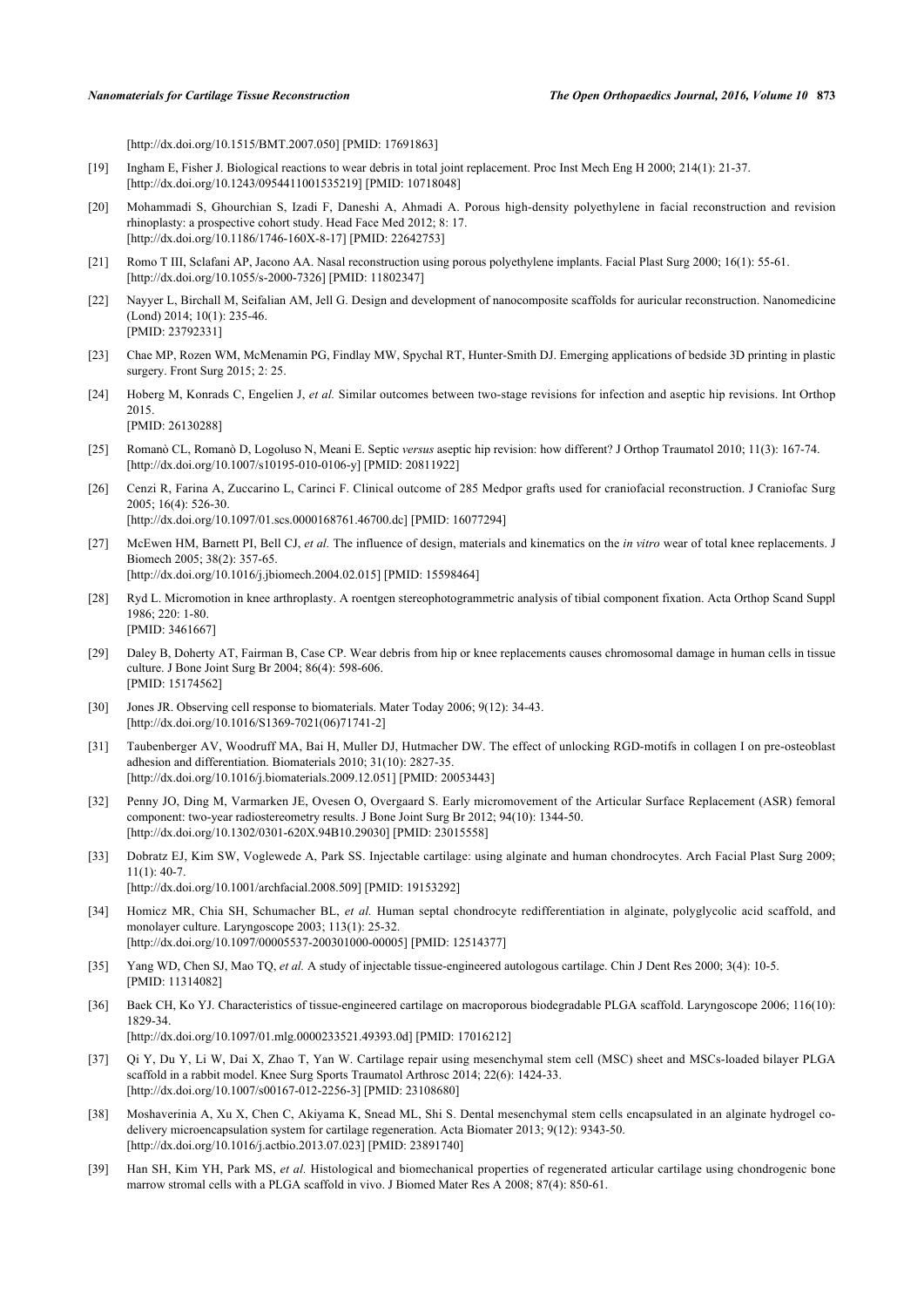[\[http://dx.doi.org/10.1002/jbm.a.31828\]](http://dx.doi.org/10.1002/jbm.a.31828) [PMID: [18200543](http://www.ncbi.nlm.nih.gov/pubmed/18200543)]

- <span id="page-12-0"></span>[40] Pettersson S, Wetterö J, Tengvall P, Kratz G. Human articular chondrocytes on macroporous gelatin microcarriers form structurally stable constructs with blood-derived biological glues in vitro. J Tissue Eng Regen Med 2009; 3(6): 450-60. [\[http://dx.doi.org/10.1002/term.179](http://dx.doi.org/10.1002/term.179)] [PMID: [19444864](http://www.ncbi.nlm.nih.gov/pubmed/19444864)]
- [41] Akeda K, An HS, Okuma M, *et al.* Platelet-rich plasma stimulates porcine articular chondrocyte proliferation and matrix biosynthesis. Osteoarthritis Cartilage 2006; 14(12): 1272-80. [\[http://dx.doi.org/10.1016/j.joca.2006.05.008](http://dx.doi.org/10.1016/j.joca.2006.05.008)] [PMID: [16820306\]](http://www.ncbi.nlm.nih.gov/pubmed/16820306)
- <span id="page-12-1"></span>[42] Mishra A, Tummala P, King A, *et al.* Buffered platelet-rich plasma enhances mesenchymal stem cell proliferation and chondrogenic differentiation. Tissue Eng Part C Methods 2009; 15(3): 431-5. [\[http://dx.doi.org/10.1089/ten.tec.2008.0534\]](http://dx.doi.org/10.1089/ten.tec.2008.0534) [PMID: [19216642](http://www.ncbi.nlm.nih.gov/pubmed/19216642)]
- <span id="page-12-2"></span>[43] Huang S, Deng T, Wang Y, *et al.* Multifunctional implantable particles for skin tissue regeneration: preparation, characterization, *in vitro* and *in vivo* studies. Acta Biomater 2008; 4(4): 1057-66. [\[http://dx.doi.org/10.1016/j.actbio.2008.02.007\]](http://dx.doi.org/10.1016/j.actbio.2008.02.007) [PMID: [18334309](http://www.ncbi.nlm.nih.gov/pubmed/18334309)]
- <span id="page-12-3"></span>[44] Shekaran A, Garcia AJ. Nanoscale engineering of extracellular matrix-mimetic bioadhesive surfaces and implants for tissue engineering. Biochim Biophys Acta 2011; 1810(3): 350-60. [\[http://dx.doi.org/10.1016/j.bbagen.2010.04.006](http://dx.doi.org/10.1016/j.bbagen.2010.04.006)] [PMID: [20435097\]](http://www.ncbi.nlm.nih.gov/pubmed/20435097)
- <span id="page-12-4"></span>[45] Maheshwari G, Brown G, Lauffenburger DA, Wells A, Griffith LG. Cell adhesion and motility depend on nanoscale RGD clustering. J Cell Sci 2000; 113(Pt 10): 1677-86. [PMID: [10769199\]](http://www.ncbi.nlm.nih.gov/pubmed/10769199)
- <span id="page-12-5"></span>[46] Langer R, Vacanti JP. Tissue engineering. Science 1993; 260(5110): 920-6. [\[http://dx.doi.org/10.1126/science.8493529](http://dx.doi.org/10.1126/science.8493529)] [PMID: [8493529\]](http://www.ncbi.nlm.nih.gov/pubmed/8493529)
- <span id="page-12-6"></span>[47] Hamilton DW, Riehle MO, Monaghan W, Curtis AS. Chondrocyte aggregation on micrometric surface topography: a time-lapse study. Tissue Eng 2006; 12(1): 189-99. [\[http://dx.doi.org/10.1089/ten.2006.12.189\]](http://dx.doi.org/10.1089/ten.2006.12.189) [PMID: [16499455](http://www.ncbi.nlm.nih.gov/pubmed/16499455)]
- <span id="page-12-7"></span>[48] Lin YC, Tambe DT, Park CY, Wasserman MR, Trepat X, Krishnan R, *et al.* Mechanosensing of substrate thickness. Phy Rev E, Stat Nonlin Soft Matter Phys 2010; 82(4 Pt 1): 041918. [\[http://dx.doi.org/10.1103/PhysRevE.82.041918](http://dx.doi.org/10.1103/PhysRevE.82.041918)]
- <span id="page-12-8"></span>[49] Wang N, Tytell JD, Ingber DE. Mechanotransduction at a distance: mechanically coupling the extracellular matrix with the nucleus. Nat Rev Mol Cell Biol 2009; 10(1): 75-82. [\[http://dx.doi.org/10.1038/nrm2594\]](http://dx.doi.org/10.1038/nrm2594) [PMID: [19197334](http://www.ncbi.nlm.nih.gov/pubmed/19197334)]
- <span id="page-12-9"></span>[50] Park JS, Chu JS, Tsou AD, *et al.* The effect of matrix stiffness on the differentiation of mesenchymal stem cells in response to TGF-β. Biomaterials 2011; 32(16): 3921-30. [\[http://dx.doi.org/10.1016/j.biomaterials.2011.02.019\]](http://dx.doi.org/10.1016/j.biomaterials.2011.02.019) [PMID: [21397942](http://www.ncbi.nlm.nih.gov/pubmed/21397942)]
- <span id="page-12-10"></span>[51] Sanz-Ramos P, Mora G, Vicente-Pascual M, *et al.* Response of sheep chondrocytes to changes in substrate stiffness from 2 to 20 Pa: effect of cell passaging. Connect Tissue Res 2013; 54(3): 159-66. [\[http://dx.doi.org/10.3109/03008207.2012.762360\]](http://dx.doi.org/10.3109/03008207.2012.762360) [PMID: [23323769](http://www.ncbi.nlm.nih.gov/pubmed/23323769)]
- <span id="page-12-11"></span>[52] Bettinger CJ, Langer R, Borenstein JT. Engineering substrate micro- and nanotopography to control cell function. Angew Chem Int Ed 2009; 48(30): 5406-15.

[\[http://dx.doi.org/10.1002/anie.200805179](http://dx.doi.org/10.1002/anie.200805179)]

- <span id="page-12-12"></span>[53] Liu H, Webster TJ. Nanomedicine for implants: a review of studies and necessary experimental tools. Biomaterials 2007; 28(2): 354-69. [\[http://dx.doi.org/10.1016/j.biomaterials.2006.08.049\]](http://dx.doi.org/10.1016/j.biomaterials.2006.08.049) [PMID: [21898921](http://www.ncbi.nlm.nih.gov/pubmed/21898921)]
- <span id="page-12-13"></span>[54] Kumar Khanna V. Targeted delivery of nanomedicines. ISRN Pharmacol 2012; 2012: 571394. [\[http://dx.doi.org/10.5402/2012/571394](http://dx.doi.org/10.5402/2012/571394)]
- <span id="page-12-14"></span>[55] Ma Y, Zheng Y, Wei G, *et al.* Processing, structure, and properties of multiwalled carbon nanotube/poly(hydroxybutyrate-co-valerate) biopolymer nanocomposites. J Appl Polym Sci 2012; 125(S1): E620-9. [\[http://dx.doi.org/10.1002/app.35650](http://dx.doi.org/10.1002/app.35650)]
- <span id="page-12-15"></span>[56] De Leo F, Magistrato A, Bonifazi D. Interfacing proteins with graphitic nanomaterials: from spontaneous attraction to tailored assemblies. Chem Soc Rev 2015; 44(19): 6916-53. [\[http://dx.doi.org/10.1039/C5CS00190K\]](http://dx.doi.org/10.1039/C5CS00190K) [PMID: [26139348](http://www.ncbi.nlm.nih.gov/pubmed/26139348)]
- <span id="page-12-16"></span>[57] Fiedler J, Ozdemir B, Bartholomä J, Plettl A, Brenner RE, Ziemann P. The effect of substrate surface nanotopography on the behavior of multipotnent mesenchymal stromal cells and osteoblasts. Biomaterials 2013; 34(35): 8851-9. [\[http://dx.doi.org/10.1016/j.biomaterials.2013.08.010\]](http://dx.doi.org/10.1016/j.biomaterials.2013.08.010) [PMID: [23968851](http://www.ncbi.nlm.nih.gov/pubmed/23968851)]
- <span id="page-12-17"></span>[58] Shimaya M, Muneta T, Ichinose S, Tsuji K, Sekiya I. Magnesium enhances adherence and cartilage formation of synovial mesenchymal stem cells through integrins. Osteoarthritis Cartilage 2010; 18(10): 1300-9. [\[http://dx.doi.org/10.1016/j.joca.2010.06.005](http://dx.doi.org/10.1016/j.joca.2010.06.005)] [PMID: [20633668\]](http://www.ncbi.nlm.nih.gov/pubmed/20633668)
- <span id="page-12-18"></span>[59] Samardak A, Anisimova M, Samardak A, Ognev A. Fabrication of high-resolution nanostructures of complex geometry by the single-spot nanolithography method. Beilstein J Nanotechnol 2015; 6: 976-86.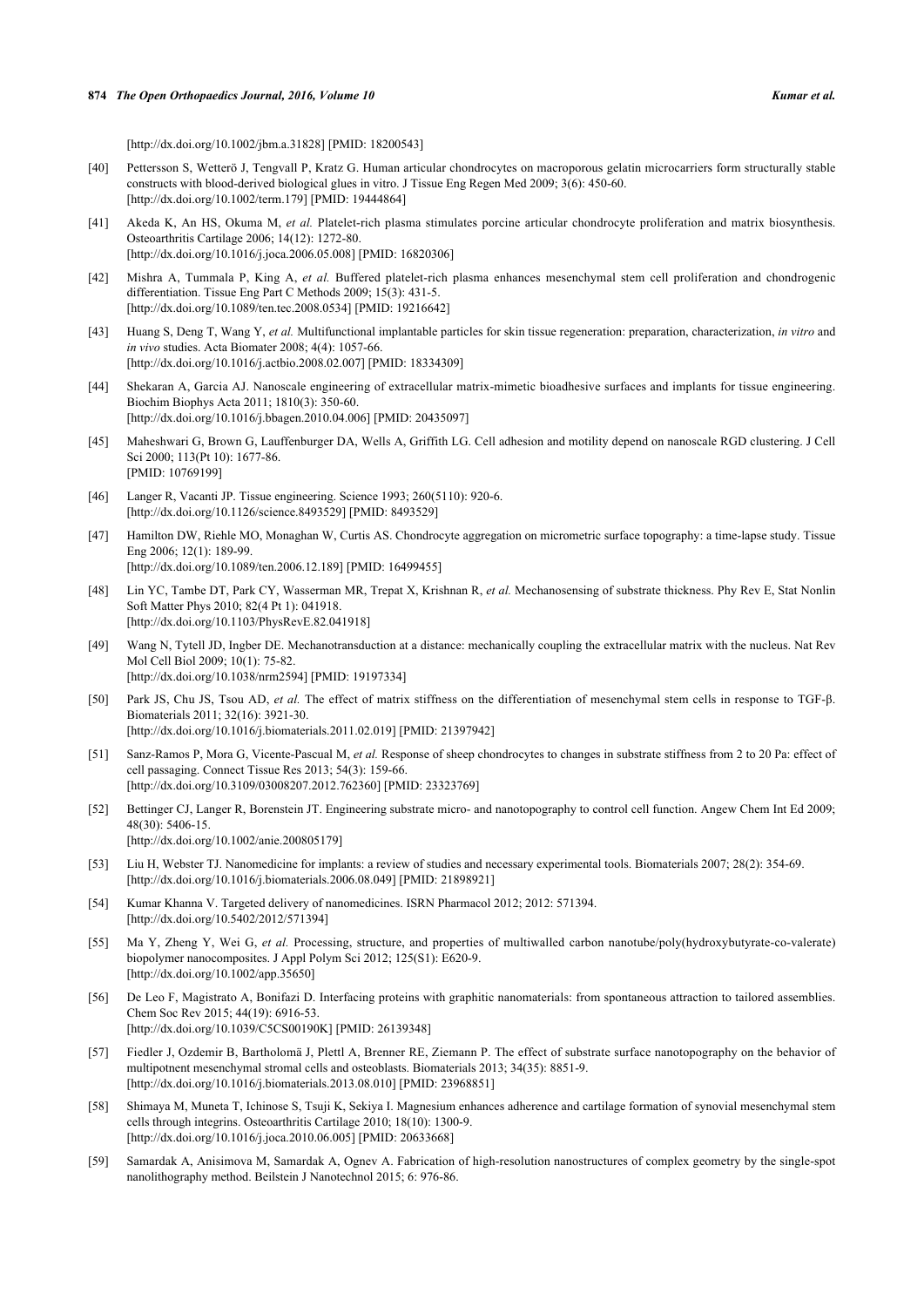[\[http://dx.doi.org/10.3762/bjnano.6.101\]](http://dx.doi.org/10.3762/bjnano.6.101) [PMID: [25977869](http://www.ncbi.nlm.nih.gov/pubmed/25977869)]

- [60] Guo Z, Xu J, Ding S, Li H, Zhou C, Li L. In vitro evaluation of random and aligned polycaprolactone/gelatin fibers *via* electrospinning for bone tissue engineering. J Biomater Sci Polym Ed 2015; 26(15): 989-1001. [\[http://dx.doi.org/10.1080/09205063.2015.1065598\]](http://dx.doi.org/10.1080/09205063.2015.1065598) [PMID: [26123758](http://www.ncbi.nlm.nih.gov/pubmed/26123758)]
- <span id="page-13-0"></span>[61] González-Henríquez CM, del C Pizarro G, Sarabia-Vallejos MA, Terraza CA. Thin and ordered hydrogel films deposited through electrospinning technique; a simple and efficient support for organic bilayers. Biochim Biophys Acta 2015; 1848(10 Pt A): 2126-37. [\[http://dx.doi.org/10.1016/j.bbamem.2015.06.023\]](http://dx.doi.org/10.1016/j.bbamem.2015.06.023) [PMID: [26129642](http://www.ncbi.nlm.nih.gov/pubmed/26129642)]
- <span id="page-13-1"></span>[62] Lentino JR. Prosthetic joint infections: bane of orthopedists, challenge for infectious disease specialists. Clin Infect Dis 2003; 36(9): 1157-61. [\[http://dx.doi.org/10.1086/374554\]](http://dx.doi.org/10.1086/374554) [PMID: [12715311](http://www.ncbi.nlm.nih.gov/pubmed/12715311)]
- <span id="page-13-2"></span>[63] Costerton JW, Montanaro L, Arciola CR. Biofilm in implant infections: its production and regulation. Int J Artif Organs 2005; 28(11): 1062-8.

```
[PMID: 16353112]
```
- <span id="page-13-3"></span>[64] Singh AV, Vyas V, Patil R, *et al.* Quantitative characterization of the influence of the nanoscale morphology of nanostructured surfaces on bacterial adhesion and biofilm formation. PLoS One 2011; 6(9): e25029. [\[http://dx.doi.org/10.1371/journal.pone.0025029](http://dx.doi.org/10.1371/journal.pone.0025029)] [PMID: [21966403\]](http://www.ncbi.nlm.nih.gov/pubmed/21966403)
- <span id="page-13-4"></span>[65] Mitik-Dineva N, Wang J, Mocanasu RC, Stoddart PR, Crawford RJ, Ivanova EP. Impact of nano-topography on bacterial attachment. Biotechnol J 2008; 3(4): 536-44. [\[http://dx.doi.org/10.1002/biot.200700244](http://dx.doi.org/10.1002/biot.200700244)] [PMID: [18246568\]](http://www.ncbi.nlm.nih.gov/pubmed/18246568)
- <span id="page-13-5"></span>[66] Lemire JA, Harrison JJ, Turner RJ. Antimicrobial activity of metals: mechanisms, molecular targets and applications. Nat Rev Microbiol 2013; 11(6): 371-84. [\[http://dx.doi.org/10.1038/nrmicro3028](http://dx.doi.org/10.1038/nrmicro3028)] [PMID: [23669886\]](http://www.ncbi.nlm.nih.gov/pubmed/23669886)
- <span id="page-13-6"></span>[67] Chaloupka K, Malam Y, Seifalian AM. Nanosilver as a new generation of nanoproduct in biomedical applications. Trends Biotechnol 2010; 28(11): 580-8. [\[http://dx.doi.org/10.1016/j.tibtech.2010.07.006\]](http://dx.doi.org/10.1016/j.tibtech.2010.07.006) [PMID: [20724010](http://www.ncbi.nlm.nih.gov/pubmed/20724010)]
- <span id="page-13-7"></span>[68] Zarkadas GM, Stergiou A, Papanastasiou G. Influence of citric acid on the silver electrodeposition from aqueous AgNO3 solutions. Electrochim Acta 2005; 50(25–26): 5022-31. [\[http://dx.doi.org/10.1016/j.electacta.2005.02.081](http://dx.doi.org/10.1016/j.electacta.2005.02.081)]
- <span id="page-13-8"></span>[69] De Giglio E, Cafagna D, Cometa S, *et al.* An innovative, easily fabricated, silver nanoparticle-based titanium implant coating: development and analytical characterization. Anal Bioanal Chem 2013; 405(2-3): 805-16. [\[http://dx.doi.org/10.1007/s00216-012-6293-z](http://dx.doi.org/10.1007/s00216-012-6293-z)] [PMID: [22926126](http://www.ncbi.nlm.nih.gov/pubmed/22926126)]
- <span id="page-13-9"></span>[70] Fielding GA, Roy M, Bandyopadhyay A, Bose S. Antibacterial and biological characteristics of silver containing and strontium doped plasma sprayed hydroxyapatite coatings. Acta Biomater 2012; 8(8): 3144-52. [\[http://dx.doi.org/10.1016/j.actbio.2012.04.004\]](http://dx.doi.org/10.1016/j.actbio.2012.04.004) [PMID: [22487928](http://www.ncbi.nlm.nih.gov/pubmed/22487928)]
- <span id="page-13-10"></span>[71] Chen W, Liu Y, Courtney HS, *et al. In vitro* anti-bacterial and biological properties of magnetron co-sputtered silver-containing hydroxyapatite coating. Biomaterials 2006; 27(32): 5512-7. [\[http://dx.doi.org/10.1016/j.biomaterials.2006.07.003\]](http://dx.doi.org/10.1016/j.biomaterials.2006.07.003) [PMID: [16872671](http://www.ncbi.nlm.nih.gov/pubmed/16872671)]
- <span id="page-13-11"></span>[72] Williams D. Essential Biomaterials Science. Cambridge: Cambridge University Press 2014.
- <span id="page-13-12"></span>[73] Biggs MJ, Richards RG, Gadegaard N, Wilkinson CD, Dalby MJ. The effects of nanoscale pits on primary human osteoblast adhesion formation and cellular spreading. J Mater Sci Mater Med 2007; 18(2): 399-404. [\[http://dx.doi.org/10.1007/s10856-006-0705-6\]](http://dx.doi.org/10.1007/s10856-006-0705-6) [PMID: [17323174](http://www.ncbi.nlm.nih.gov/pubmed/17323174)]
- <span id="page-13-13"></span>[74] Torrecillas R, Moya JS, Díaz LA, Bartolomé JF, Fernández A, Lopez-Esteban S. Nanotechnology in joint replacement. Wiley Interdiscip Rev Nanomed Nanobiotechnol 2009; 1(5): 540-52. [\[http://dx.doi.org/10.1002/wnan.47](http://dx.doi.org/10.1002/wnan.47)] [PMID: [20049816\]](http://www.ncbi.nlm.nih.gov/pubmed/20049816)
- <span id="page-13-14"></span>[75] Liu M, Ishida Y, Ebina Y, *et al.* An anisotropic hydrogel with electrostatic repulsion between cofacially aligned nanosheets. Nature 2015; 517(7532): 68-72. [\[http://dx.doi.org/10.1038/nature14060\]](http://dx.doi.org/10.1038/nature14060) [PMID: [25557713](http://www.ncbi.nlm.nih.gov/pubmed/25557713)]
- <span id="page-13-15"></span>[76] Xin X, Hussain M, Mao JJ. Continuing differentiation of human mesenchymal stem cells and induced chondrogenic and osteogenic lineages in electrospun PLGA nanofiber scaffold. Biomaterials 2007; 28(2): 316-25. [\[http://dx.doi.org/10.1016/j.biomaterials.2006.08.042\]](http://dx.doi.org/10.1016/j.biomaterials.2006.08.042) [PMID: [17010425](http://www.ncbi.nlm.nih.gov/pubmed/17010425)]
- <span id="page-13-16"></span>[77] Kumbar SG, James R, Nukavarapu SP, Laurencin CT. Electrospun nanofiber scaffolds: engineering soft tissues. Biomed Mater 2008; 3(3): 034002 [\[http://dx.doi.org/10.1088/1748-6041/3/3/034002](http://dx.doi.org/10.1088/1748-6041/3/3/034002)] [PMID: [18689924\]](http://www.ncbi.nlm.nih.gov/pubmed/18689924)
- <span id="page-13-17"></span>[78] Coburn J, Gibson M, Bandalini PA, *et al.* Biomimetics of the extracellular matrix: An integrated three-dimensional fiber-hydrogel composite for cartilage tissue engineering. Smart Struct Syst 2011; 7(3): 213-22. [\[http://dx.doi.org/10.12989/sss.2011.7.3.213](http://dx.doi.org/10.12989/sss.2011.7.3.213)] [PMID: [22287978\]](http://www.ncbi.nlm.nih.gov/pubmed/22287978)
- <span id="page-13-18"></span>[79] Coburn JM, Gibson M, Monagle S, Patterson Z, Elisseeff JH. Bioinspired nanofibers support chondrogenesis for articular cartilage repair. Proc Natl Acad Sci USA 2012; 109(25): 10012-7.